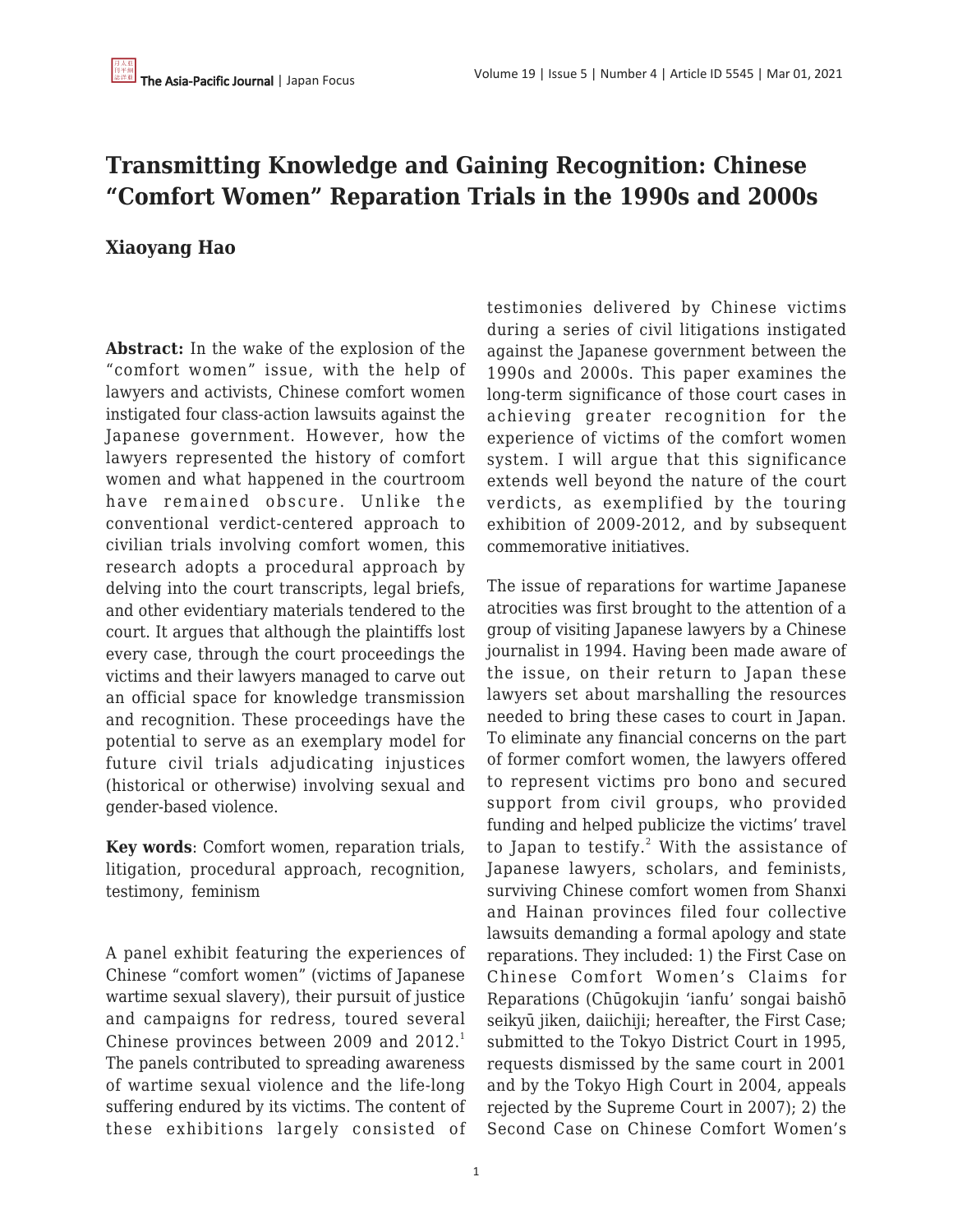Claims for Reparations (Chūgokujin 'ianfu' songai baishō seikyū jiken, dainiji; hereafter, the Second Case; submitted to the Tokyo District Court in 1996, requests dismissed by the same court in 2002 and by the Tokyo High Court in 2005, appeals rejected by the Supreme Court in 2007); 3) the Case on Claims for Reparations by Victims of Sexual Violence from Shanxi Province (Sanseishō seibōryoku higaisha songai baishō seikyū jiken; hereafter, the Shanxi Case; submitted to the Tokyo District Court in 1998, requests and demands dismissed by the same court in 2003 and by the Tokyo High Court in 2005, appeals rejected by the Supreme Court in 2005); and 4) the Case on Claims for Reparations by Victims of Wartime Sexual Violence from Hainan Province (Hainantō senji seibōryoku higai baishō seikyū jiken; hereafter, the Hainan Case; submitted to the Tokyo District Court in 2001, requests and demands dismissed by the same court in 2006 and by the Tokyo High Court in 2009, appeals to the Supreme Court rejected in 2010). $^3$  The call for justice by and for Chinese victims, as manifested in the lawsuits against the Japanese government, is the focus of the present research.

Eschewing the conventional verdict-centered approach to civil trials involving comfort women, this paper adopts a procedural approach. It examines court transcripts, legal briefs, and other evidentiary documents submitted to the court, materials which have so far remained under-researched, if not wholly unexamined by scholars. This paper first reviews the existing literature on reparation trials involving Chinese victims and points out the problems inherent in hitherto prevalent approaches. What follows is an examination into the testimonies delivered before the court, and an analysis of the narratives manifested in the legal briefs produced on behalf of the victims. This paper argues that the victims and their lawyers managed to turn the courtroom into a site for knowledge transmission and legal recognition. The court hearings thus set a kind

of precedent for civil litigations elsewhere involving historical injustices against women. Moreover, the proceedings also carry implications for activists, scholars, and judicial personnel considering how to approach cases involving sexual violence in the courtroom while restoring respect and agency to victims.

Both lawyers and scholars have examined reparation cases involving Chinese former comfort women, but previous studies have tended to highlight either the jurisprudential debates or the historical facts established by the courts. Some of the legal barriers faced by comfort women plaintiffs included, inter alia, statutes of limitations, claims of state immunity, and prior settlement of reparation issues in the 1951 San Francisco Peace Treaty and subsequent bilateral treaties. Lawyers on behalf of the victims tried to clear these jurisprudential hurdles by invoking legal norms regarding war crimes and the gross violation of human rights established in international law, but the Japanese Appellate and Supreme Courts ultimately dismissed such demands and ruled in favor of the Japanese state. The court records offer a rich discussion of legal issues, and the verdicts present a well-organized summary of the arguments from the opposing sides. Going beyond legal matters, activist Tsubokawa Hiroko and lawyer Ōmori Noriko sought to counter the revisionist attempts to whitewash Japan's record of wartime sexual violence by disseminating the historical facts established by courts in an easily accessible pamphlet targeting the Japanese public.<sup>4</sup> Ikeda Eriko, too, in a more recent paper, briefly mentions the judicial recognition of sexual violence inflicted on women in Shanxi province, as well as the different forms of sex crimes perpetrated by the Japanese military during the war.<sup>5</sup>

Court rulings do matter, since in many cases they unequivocally pronounce right or wrong and vindicate claims to victimhood; however, an overemphasis on final judgments is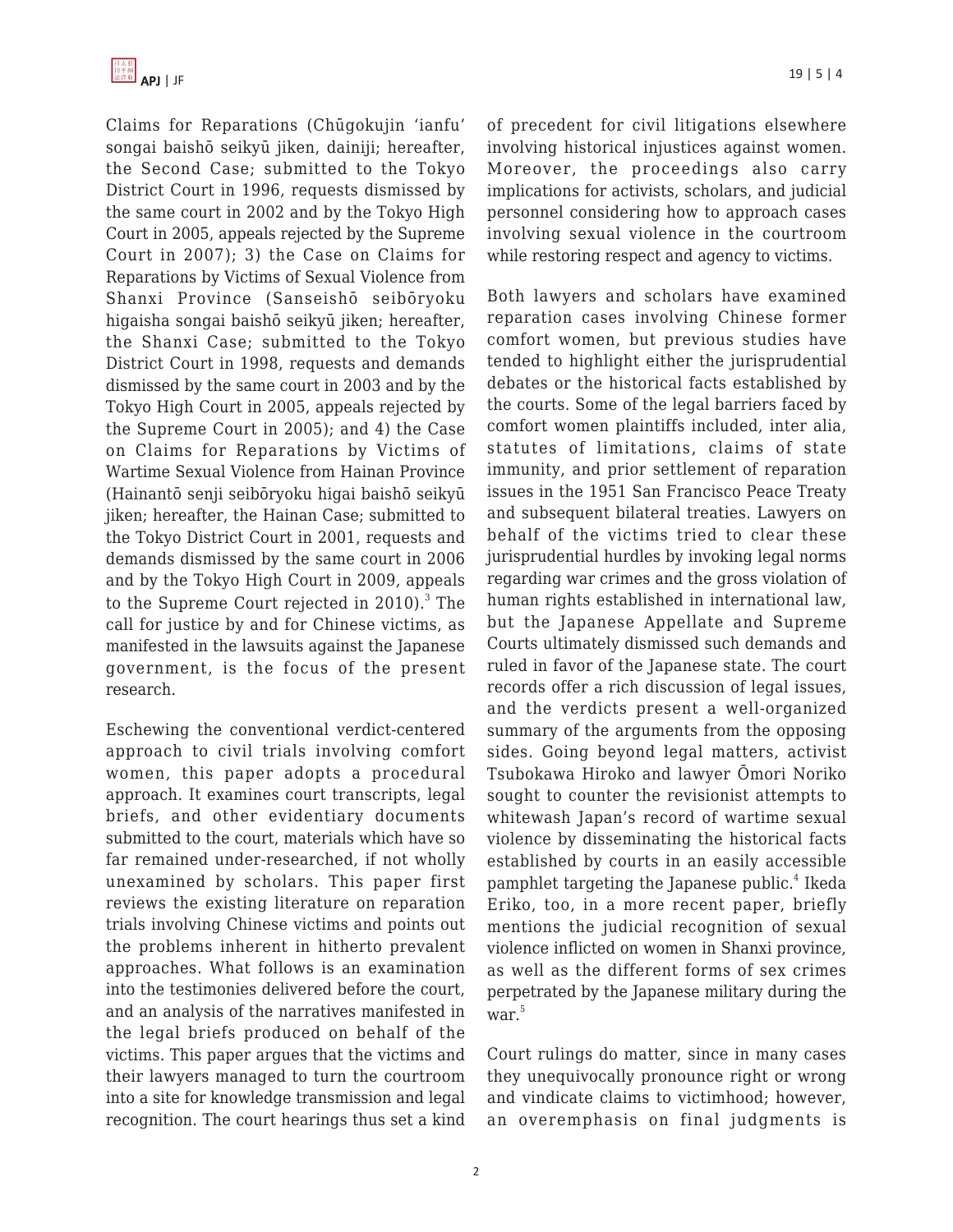

problematic, since legal systems are rife with gender bias.<sup>6</sup> As Deborah Rhode contends, many social institutions, including juridical mechanisms, are fundamentally geared towards male members of society. $7$  When courts adhere to the articles on reparations concluded in the San-Francisco Peace Treaty and the bilateral settlements without questioning these treaties' exclusion of women's voices, this in itself speaks volumes about the prevalence of unconscious (or conscious) legal bias against women. In the context of this male-oriented legal environment, we should therefore value women's gains in securing legal acknowledgment of their initial victimization and long-term suffering, even while we also consider the significance of these judicial proceedings beyond their eventual verdicts.

This paper therefore challenges the conventional verdict-centered view of the civil litigations, instead highlighting how Chinese victims and their lawyers presented their cases in the courtroom. It primarily scrutinizes the following two constellations of documents: 1) court records, including court transcripts, legal briefs (junbi shomen), and other evidentiary materials submitted to the court by Japanese lawyers on behalf of Chinese plaintiffs; and 2) lawyers' own memoirs, which shed light on the historical background of the trials.

#### **Testimonies for Knowledge Transmission**

Although all four cases put Chinese victims on the witness stand, this section primarily examines the Shanxi Case, due to the availability of court transcripts.<sup>8</sup> One may question to what extent the trial practice of the Shanxi Case represents all four cases of reparation trials initiated by Chinese comfort women victims. While I cannot guarantee that the interaction between the victims and judicial personnel during the remaining three trials followed the same pattern, due to the absence of relevant court transcripts, it is highly likely that lawyers for these cases collaborated with one another for two reasons: 1) the legal briefs they prepared exhibited many similarities; and 2) some of the same expert witnesses such as Ishida Yoneko and former Japanese soldiers such as Kondo Hajime were called to testify before the court.<sup>9</sup>

Court transcripts show that the lawyers caused victims' voices to be heard, either by calling them to testify before the court or by presenting their testimonies in the form of videotapes or signed statements. Feminist scholars have pointed to the importance of heeding not only the content of testimony but also the silence, reluctance, body language, and other forms of expression manifested in the process of bearing witness.<sup>10</sup> This section focuses on how the suffering endured by victims was represented and articulated before the court through an examination of court transcripts, which provide rich insights into the way in which testimonies were solicited and delivered.

Scholars have pointed out the difficulty of bearing witness to traumatic experiences such as sexual violence. Legal scholar Nicola Henry, in particular, examines the constraints victims often experience in "bearing witness to wartime rape" in the setting of international war crimes tribunals.<sup>11</sup> She argues that trauma and other psychological torment resulting from rape are usually deployed by the defense counsel to attack the credibility of victim testimonies or by the prosecutors to tailor the stories told by victims for prosecutorial purposes. Henry further points out that traumatic syndromes resulting from rape are considered factors militating against their trustworthiness, whereas lack of psychological disorders in the immediate aftermath of the sexual assault itself is deployed to deny the authenticity of the victim status.<sup>12</sup> In this sense, it is often impossible for victims of sexual violence to effectively bear witness in war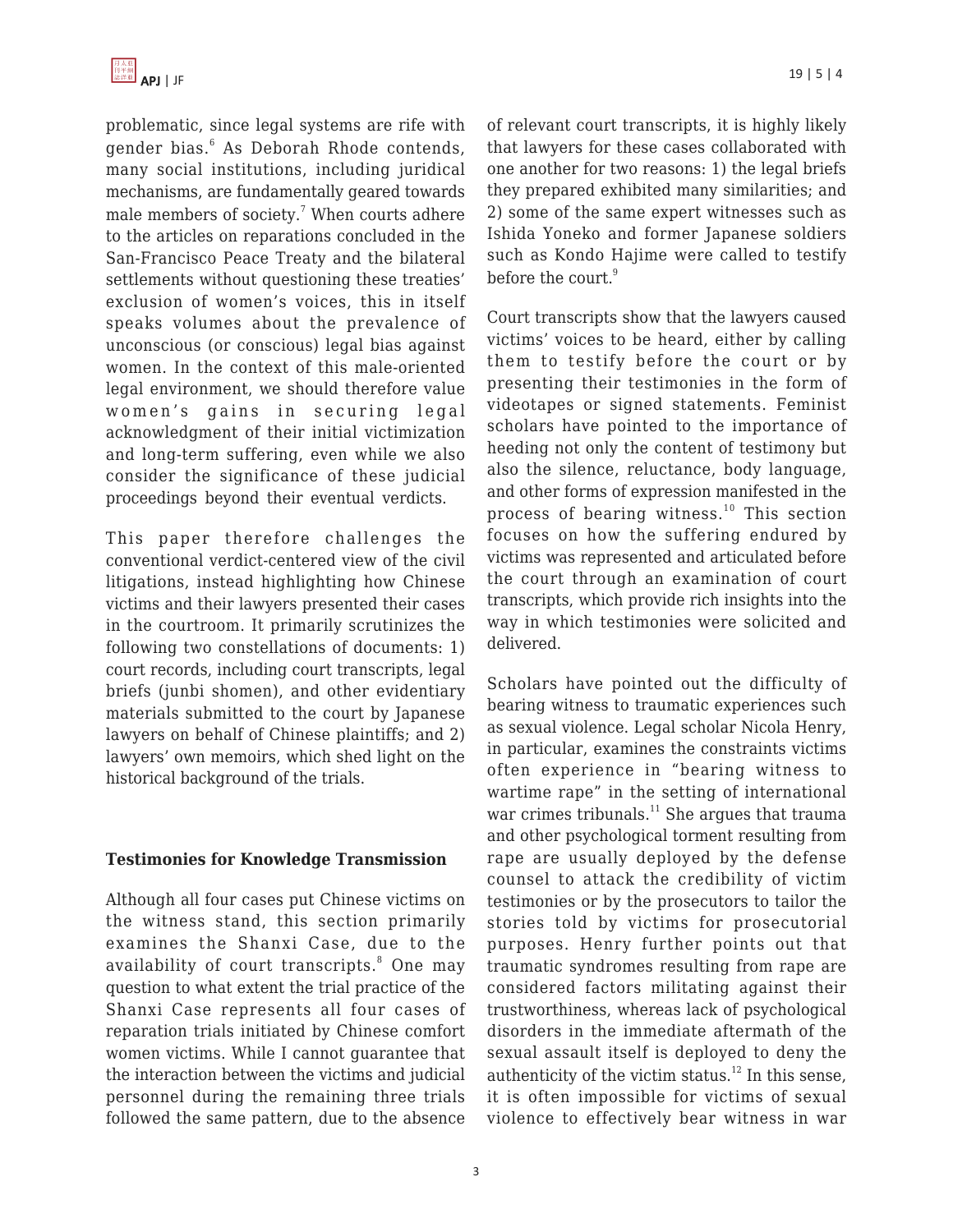

crimes trials: they are often reduced to the status either of persons "without […] agency" or of ill-intentioned liars. $^{13}$ 

Civil settings create new possibilities, albeit not without challenges. As Nikki Godden-Rasul has pointed out in a different context, civil courts play a crucial role in measuring and comprehending the profound impact of sexual violence upon women. $14}$  Rather than criminal courts that center upon substantiating crimes and determining an individual defendant's liability, civil trials place weight on financial and mental harm imposed upon victims and account for the diversity of afflictions resulting from sexual violence.<sup>15</sup> Judith Herman, on the other hand, contends that victims of sexual and domestic violence are generally unsatisfied with either civil or criminal legal proceedings, the adversarial format of which tends to marginalize victims and overlook their pain. $^{16}$ Therefore, even in civil settings, the way legal personnel interact with victims generally affects their satisfaction with the judicial process.

The reparation trials involving Chinese comfort women granted victims a chance to develop their own narratives in a public legal forum. As I discuss further below, trauma remains raw and deep-seated social mechanisms that perpetuated violence against women as well as individual women's agony and hardship found expression in the court proceedings. Kang Jian, a Chinese lawyer who engaged in evidence collection and attended some of the court hearings, recalls that lawyers acting on behalf of the Japanese state usually summarized their jurisprudential opinion in the legal briefs, without really voicing their opinions regarding the reliability and credibility of testimonies delivered by victims before the court.<sup>17</sup> This observation is corroborated by the court transcripts of victim testimonies, where the process of cross-examination is almost entirely absent. Whatever the reason for the defending lawyers' reluctance to cross-examine the former Chinese comfort women, their silence in court nevertheless meant that victims' narratives were not truncated, nor was the truthfulness of their testimonies challenged over inconsistencies and lapses in memory. Nor were aspersions cast upon the victims' credibility, in part because their lawyers substantiated their oral testimony with corroborating evidence.

In contrast to international war crimes proceedings that focus on defendants and sex crimes per se, $^{18}$  the reparation trials gave agency to victims and stressed the far-reaching harm brought about by sexual violence. The testimony they offered invariably featured description of both sex crimes and the suffering that these women experienced. After delivering their testimony, the witnesses were requested by their lawyers to state their demands of the Japanese government, and their answers provide insight into their motivation in bearing witness.

My examination of these testimonies draws on performance scholar Elizabeth W. Son's analysis of the Women's International War Crimes Tribunal on Japan's Military Sexual Slavery (Women's Tribunal) and literary scholar Shoshana Felman's analysis of the legal proceedings of the Eichmann Trial in 1961. Son examines the performance of testimonies and scars at the Women's Tribunal, a people's court organized by grassroots activists and convened in Tokyo in 2000, arguing that the Tribunal functioned as "a site of knowledge production and community formation."<sup>19</sup> Through a detailed account of witnesses' gestures, Son points to the tension between: 1) legal protocols of oath-taking and victim-survivors' desire to bear witness in their own ways; 2) the prosecution counsel's focus on criminal behavior and victim-survivors' need to circumvent details of violation against their bodies and to exert ownership over their stories; and 3) juridical emphasis on vocal testimony and the impossibility of articulating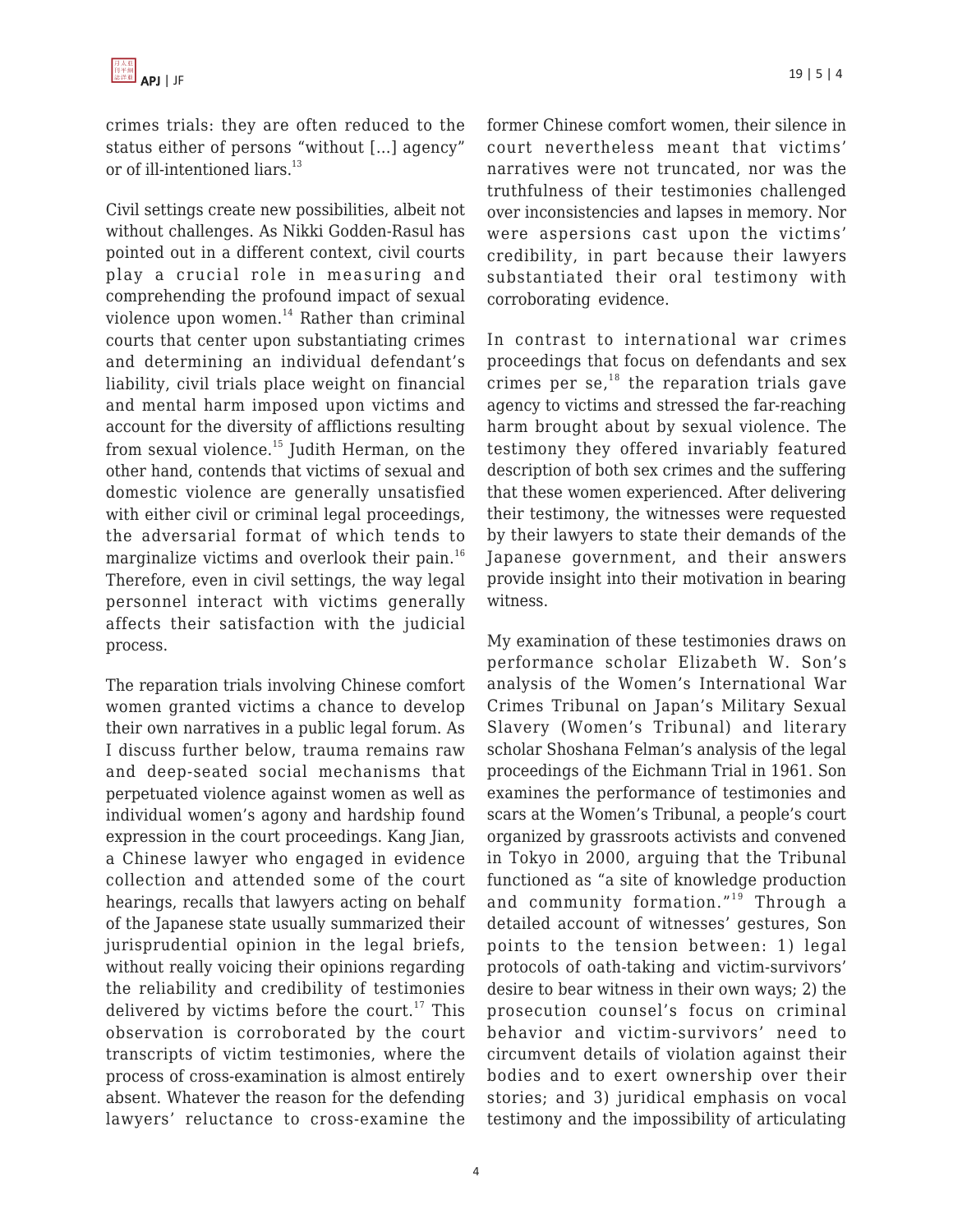trauma—as well as victim-survivors' body gestures as expressions of pain. Son contends that the proceedings of the Women's Tribunal ushered in "[a] process-oriented conception of justice."<sup>20</sup> Borrowing Son's proceedings-focused analytical framework, in this section I delve into the way judicial personnel interacted with victims as well as victims' own representations of their suffering.

My analysis of the testimony is also inspired by Felman's analysis of the Eichmann Trial which she describes as "historiographically conservative, but jurisprudentially revolutionary."<sup>21</sup> It was "historiographically conservative" in the sense that the trial situated itself within the historical context of discrimination against and persecution of Jews, stopping short of stressing the unprecedented scale of atrocities inflicted upon Jews during the Nazi genocide. $^{22}$  On the other hand, Felman also points out that by centering on the victims and their voices, the Eichmann Trial was "jurisprudentially revolutionary," since it produced a history of the Holocaust based on victims' testimonies before the court.<sup>23</sup> Although the Eichmann Trial was a criminal tribunal rather than a civil case, the significant common ground between the two proceedings makes the borrowing of Felman's framework a rational choice here. Firstly, both cases "put history on trial".<sup>24</sup> The Eichmann Trial not only adjudicated the defendant's individual liability but also deliberated on the historical oppression of Jews.<sup>25</sup> In the different legal and social context of the Asia-Pacific region, victims and their lawyers in the reparation trials focused on the responsibility of the Japanese government for the systematic enslavement of women; as a result, the court proceedings also heard lawyers' presentations of the pertinent historical background. Secondly, both proceedings gave victims a voice. Felman's research highlights that unlike previous criminal proceedings that focused on convicting defendants, the Eichmann trial focused on victims, enabling them to articulate their agonizing experiences and to form a collective "political and moral identity."<sup>26</sup> In the same vein, the comfort women trials also foregrounded the testimonies delivered by victims and acknowledged their continued suffering. Owing to these similarities, the following analysis is indebted to Felman's insights.

Felman points out that unlike the legal verdicts of the Eichmann Trial that "distance" history, the victims' testimonies brought historical events into the courtroom.<sup>27</sup> Similarly, by calling victims to testify before the court, the court hearings of the comfort women trials also functioned to "transmit"—to borrow Felman's words again—historical events into the present through the medium of narratives and the presence of witnesses.<sup>28</sup> The following examination of the testimonies is based on this idea of "transmission."<sup>29</sup> I separate this concept of transmission into two categories: 1) the communication of knowledge through clear, verbal articulation; and 2) the attempted expression of the incomprehensible through unconscious physical exhibition and presence, as well as the less articulate use of language. The first aspect concerns the lawyers' representation and victims' (as well as their daughters') testimonies with regard to the complex pain and intergenerational trauma caused by the comfort women system. The testimony offered by victims on their pre-war plight and wartime victimization was generally quite clear. However, this testimonial clarity stands in contrast to some of the less readily comprehensible aspects of the physical and narrative representations of sex crimes and the demands aimed at the Japanese government, which will be examined from the second perspective.

In the Shanxi Case, the longest victim testimony was delivered by Wan Aihua, who was forced into sexual slavery three separate times between 1942 and 1943. She also endured torture under captivity due to her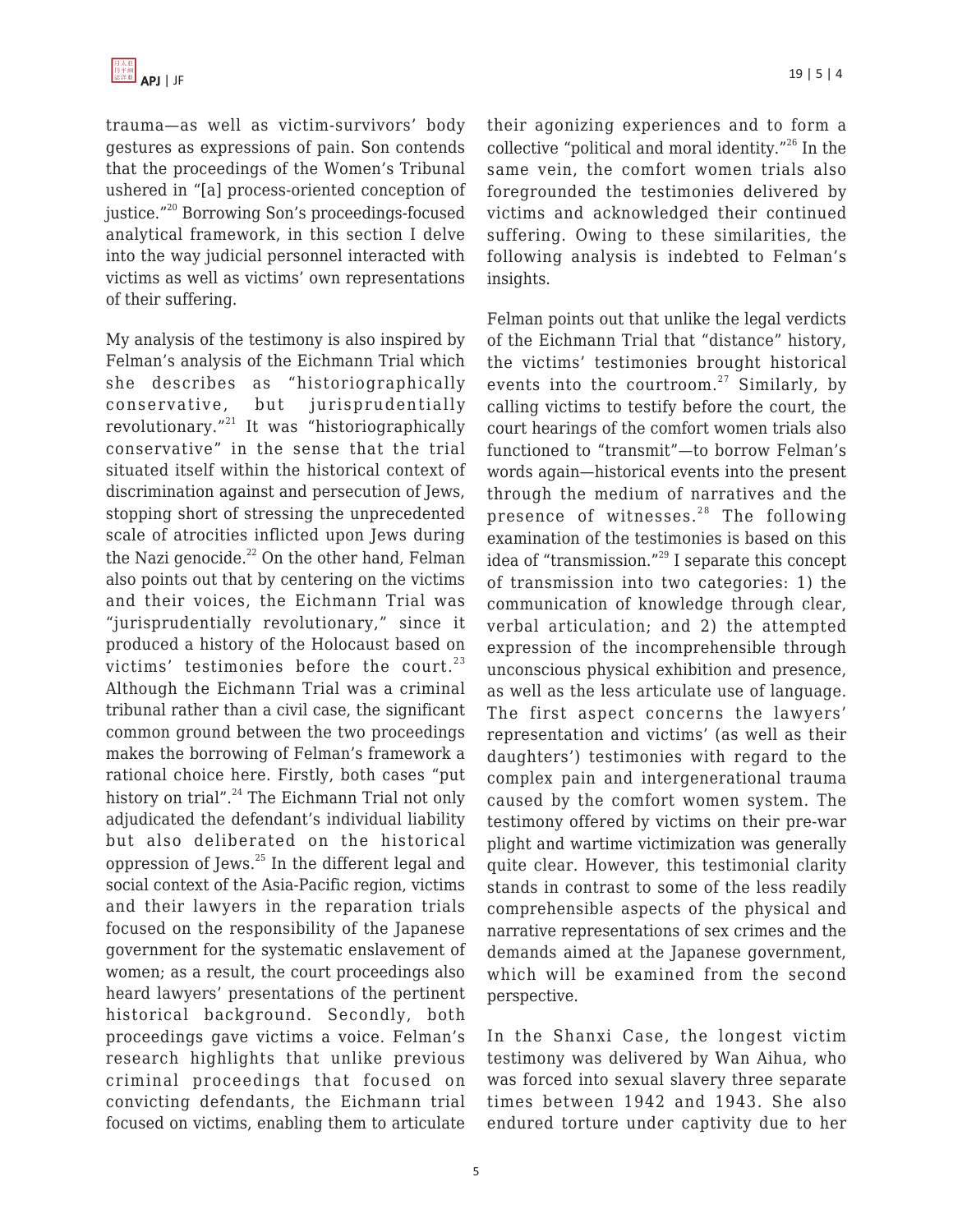

political affiliation. In her testimony, responding to Kawaguchi Kazuko, a lawyer for the plaintiffs, Wan narrated her involvement in the CCP-led resistance, her arrest and confinement by the Japanese military, her experience of sexual assault and torture, her escape and survival, and her subsequent ostracization by her family, among other aspects of her life. Wan's narrative was especially detailed, possibly for two reasons. First, she was coerced into sexual enslavement three times. Second, she had prior experience of giving testimony in public. Due to the level of detail of the court record relating to Wan's experience and the commonality manifested in the representation of testimony from other witnesses, the following analysis focuses primarily on Wan's testimony. As the victims gave testimony to their suffering in the form of answers to lawyers' questions, we should be aware that these questions to a certain extent determined which parts of the victims' stories were heard in court and which were omitted.

### **Transmission of Conscious Knowledge: Intersectionality of Pain and intergenerational Trauma**

The questions and answers exhibited in the court transcripts demonstrate the lawyers' attempt to have the "intersectionality" of victims' suffering recognized by the court. Coined by feminist scholar Kimberlé Crenshaw in her analysis of black women's plight, the term intersectionality has been employed to mean that gender discrimination, racial injustice, and class exploitation, among other forms of contextual and structural inequalities, intertwine to cause women's oppression.<sup>30</sup> Although the lawyers did not reference the term directly in their legal briefs, the way they solicited testimonies illustrates their desire to add nuance to judicial understanding of the suffering of comfort women. In the case of Wan Aihua, for example, instead of directly asking

about her victimization from sexual violence, Kawaguchi Kazuko solicited testimony concerning her life prior to the Sino-Japanese War. In her response to these questions, Wan revealed her experience of being sold as a child bride due to abject poverty and being forced into sexual intercourse with her future husband. Later in her testimony, after recalling her first escape from the cave where she was kept in captivity for interrogation and sexual abuse, Wan mentioned that she was no longer welcomed back by the family into which she was sold as a child bride. $31$  The narrative that unfolds in Wan's story therefore points to the multivalence of her life-long hardship and sexual abuse. Prior to the War of Resistance, she was sold as an object by her parents. When she was seen as having lost her "chastity" to foreign abusers, she was devalued in terms of the patriarchal norms of Chinese society, and cast aside by her first husband.

Patriarchal culture and Japanese sex crimes, however, were not the only elements put forward as causes of comfort women's victimization. Yin Yulin, another victim of the comfort women system, testified that she had also been abused—though not sexually—by a Chinese collaborator. $32$  Through these testimonies, Chinese complicity in the operation of the comfort women system also came to light. In fact, historians such as Ishida Yoneko have made clear in their research based on interviews with comfort women victims in Shanxi Province that the villages, as patriarchal entities, were complicit in sustaining the comfort women system. Ishida and others point out that heads of villages proffered women to Japanese occupiers in response to the latter's demands and selected as comfort women those eking out a living on the margins of society. $33$ 

In this sense, various factors intersected in subjecting comfort women to military sexual violence and social prejudice. They include: 1) Japanese sex crimes inflicted directly upon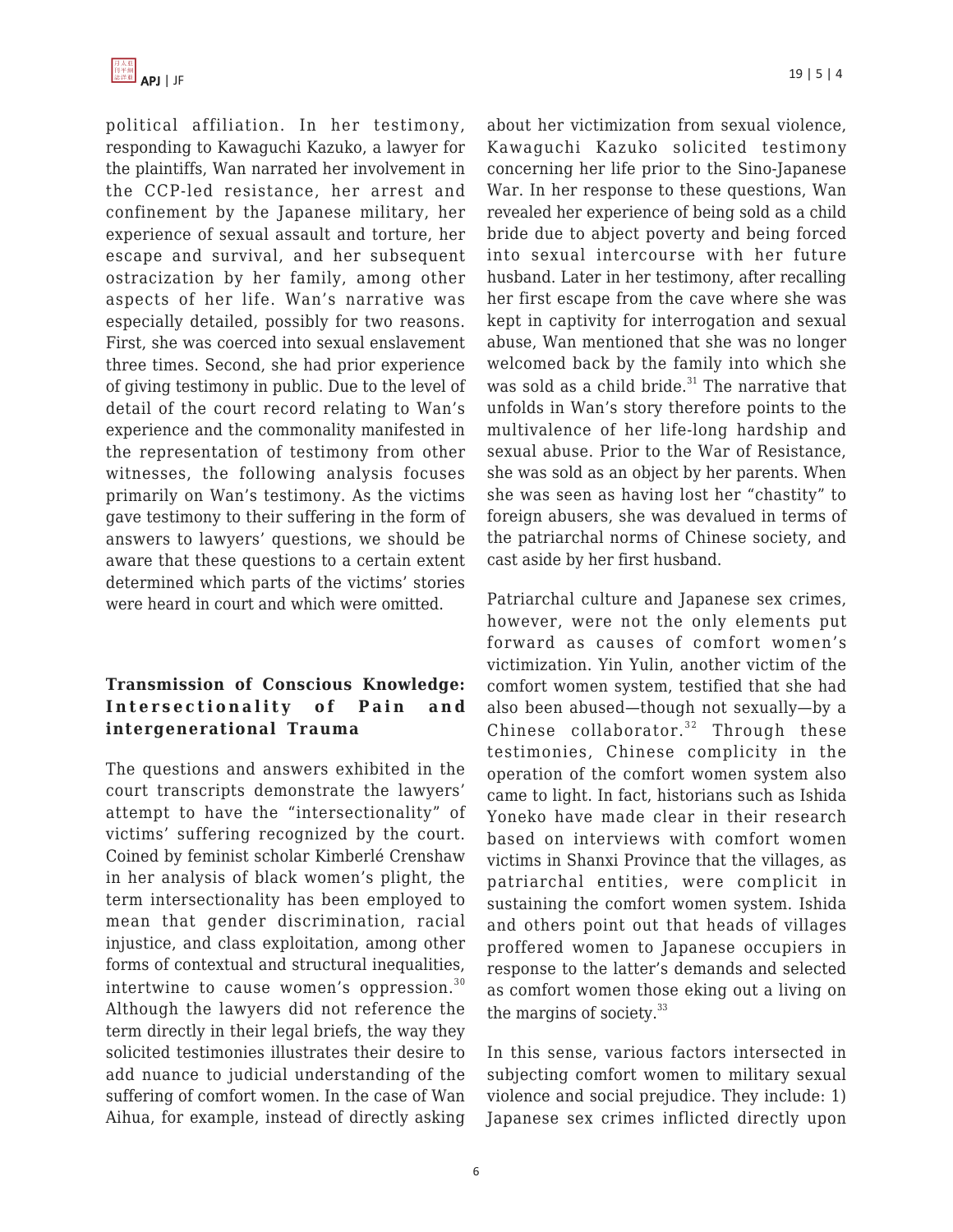

their bodies; 2) patriarchy manifested in the decision of village heads to sacrifice some marginalized women for the preservation of the village as a whole; 3) poverty that shunted some women to the margins of local community; 4) expulsion or ostracism that resulted from the loss of so-called chastity; and 5) local collaboration that further exacerbated women's pain. Albeit in a different context, anthropologist Sarah Soh argues in the same light that imperialism, colonialism, racism, sexism, patriarchy, economic hardship, and the issue of Korean complicity all interacted and overlapped, contributing to these women's plight both prior to their sexual abuse and subsequently. $34$  By unveiling the manifold acts of violence and discrimination against Chinese victims, lawyers sought not only to add weight to the portrayal of the hostile environment engendered by Japan's occupation and the harm incurred due to military sexual violence in patriarchal societies, but also to facilitate a comprehensive juridical understanding of victims' physical and psychological pain.

This multivalent victimization was not frozen in the timeframe of the war, but continued to haunt victims and their family members, as much of the testimony emphasized. In addition to former comfort women themselves, the lawyers also called on daughters or fosterdaughters of victims, expert witnesses, and male villagers who had experienced Japan's occupation first-hand to testify to the sex crimes and their long-term impact. Daughters were typically called to give testimony on behalf of their deceased mothers; Zhang Fenxiang, a daughter of former comfort woman Hou Qiaolian, was called to bear witness to her mother's post-traumatic stress disorder (PTSD) resulting from the latter's sexual enslavement. She related the sudden flashbacks her mother experienced while watching movies featuring war and her other daily difficulties resulting from PTSD. It is noteworthy that Zhang also described scenes in which her mother beat her up for no reason and regretted her violent behavior after regaining her composure. Engulfed by this threat of violence during childhood, Zhang herself had developed various psychological conditions as a result and relied on sedative drugs and painkillers for headaches.<sup>35</sup>

Zhang's story showcases the intergenerational suffering brought about by the comfort women system. The trauma became "contagious" as it was transmitted to immediate family members, exposing them to violence from the traumatized original victims.  $36$  Zhang's testimony highlighted the phenomenon of PTSD and its profound impact on former comfort women's immediate family members. In this sense, for comfort women victims and their families, as Kathleen Daly has pointed out in a different context, "victimization is a process."<sup>37</sup> It does not wane with the passage of time; rather, it ruthlessly defies both victims' humanity and their familial bonds over time. At the end of Zhang's testimony, she also claimed that although her mother had died, she was determined to carry on the struggle for justice on her behalf. The children of some victims thus "inherit" the justice-seeking enterprise from their mothers.<sup>38</sup> The episode suggested to the court that intergenerational suffering had transformed into intergenerational determination for the pursuit of justice.<sup>39</sup>

These testimonies on the intersectionality of pain and intergenerational suffering therefore broadened the meaning of the courtroom by turning it into a space where witnesses and lawyers collaborated to explain the extent of the suffering experienced and seek recognition for the victims. But in addition to such efforts to articulate and explain pain, the court also witnessed the presentation of somewhat muddled narratives, some of which at times contradicted the logic of the law.

#### **Transmission of the Unconscious and**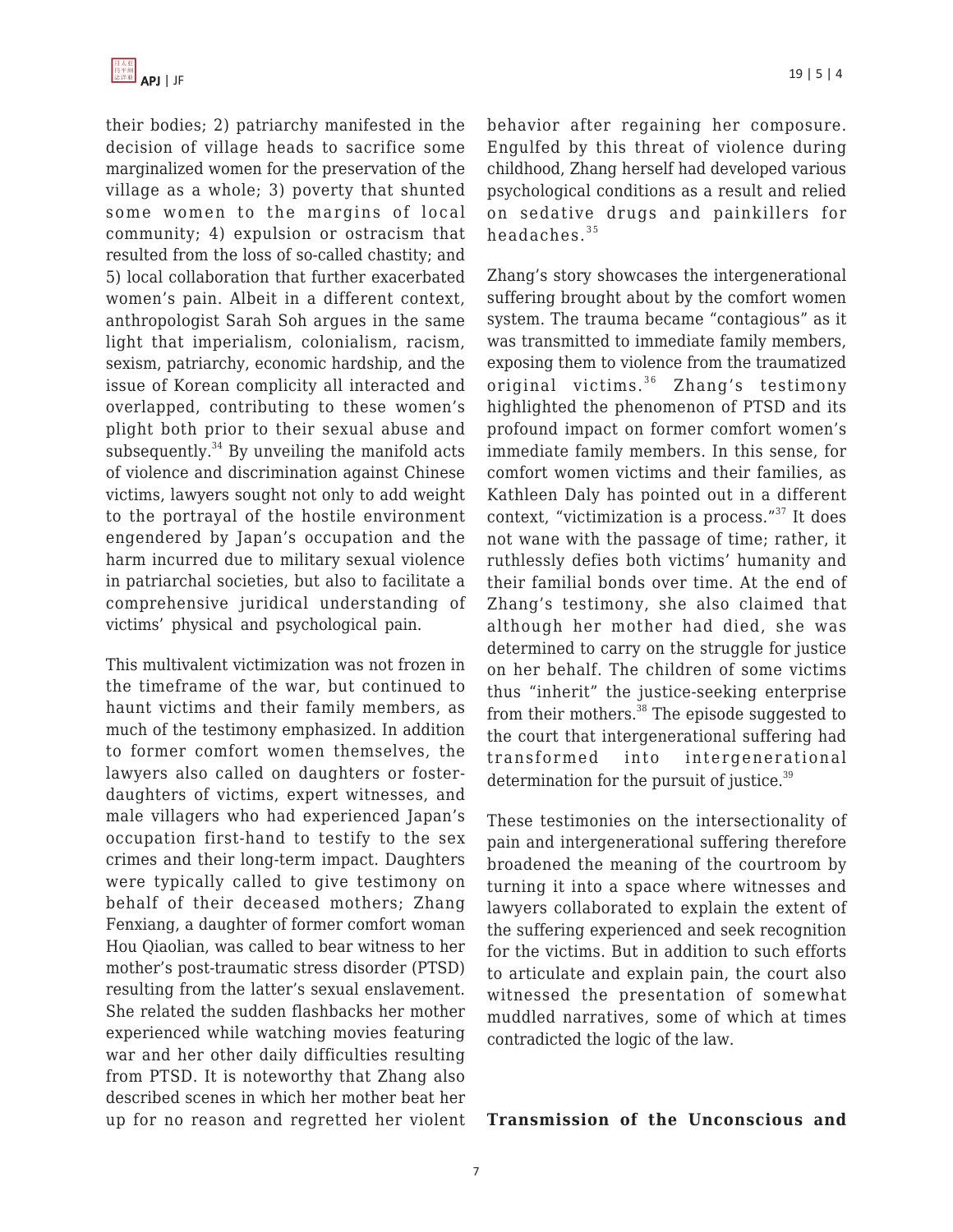## **Incomprehensible: Verbal Articulation, Physical Exhibition, and Presence**

Aside from descriptions of multilayered violence, the representation of sex crimes also deserves attention. It demonstrated to the court not only the difficulties of narrating the details of sexual violence but also the importance of respecting victims' own representation of the crimes. When asking questions related to sex crimes, instead of using explicit words such as rape or sexual slavery, Kawaguchi employed the phrase "victimization of women (josei toshite no higai)."<sup>40</sup> Not shying away from direct articulation of rape, Wan responded that she was abused and raped by Japanese soldiers when under captivity. Regardless of Wan's use of the term "rape," she never explained in detail how exactly she was sexually abused, in stark contrast to her detailed answers describing other forms of torture inflicted upon her by the Japanese soldiers. Kawaguchi did not ask follow up questions on Wan's sexual abuse, unlike prosecutors in criminal trials who tend to insist on soliciting a description of vaginal penetration.<sup>41</sup>

This episode clearly reflects the lawyer's understanding of many women's desire to circumvent detailed description of sex crimes and even the term rape itself. Other lawyers on behalf of plaintiffs did directly employ the word rape, but none of them pushed victims for detailed descriptions of the violation of their sexual and physical integrity. Wan also had reason to describe her torture in great detail, since she attributed her smaller stature to the bone fractures that resulted from torture. Whatever the exact reasons for the lawyers' word choices or for the victims' attempts to circumvent details of rape, the fact that the lawyers refrained from pressing for graphic descriptions of forcible penetration restored to comfort women victims a sense of control and authority over their own narratives.

Besides verbal expressions, Wan also used her body to communicate particular points. She sought to express pain and trauma through her physical gestures. The gestures she made to illustrate how she was abused were clarified by her lawyer's questions, for example, "Does this posture mean that you were suspended from the tree, rather than tied to it?" This physical gesturing demonstrated Wan's fervent desire to convey exactly how she was tortured. She tried to bring attention back to her body in her final remarks to the court when talking about Japanese atrocities in China, saying, "please take a look at my body. I do not have pubic hair [as a result of Japanese sexual torture and interrogation], and I am already dispossessed of a female body."<sup>42</sup> For Wan, it seemed, certain body features, such as pubic hair, were closely associated with the essence of feminine physical attributes, the loss and deformation of which deprived her of the very sense of being a woman.

Furthermore, the directing of attention to her body exemplified Wan's wish to emphasize the life-long consequences of the physical violence she suffered. By reenacting the scene of torture and by calling attention to her own injured body, Wan used her altered physical frame as evidence of the violence inflicted upon her and enabled the audience to experience her physical pain vicariously. Although direction of audience attention to violated bodies is not evident in the court transcripts of other victims in the Shanxi Case, the physical presence of the victims speaks to the court of the pain inflicted and the long-term consequence of the sex crimes.<sup>43</sup> This exhibition constitutes what Felman calls the "physical legal dimension" of the court, in which the injured bodies before the court carried "jurisprudential speaking power."<sup>44</sup> In this sense, the comfort women system "returned as a ghost or as an incarnated, living present" in the very bodies of the victims. $45$  In a different but relevant context, Elizabeth Son examines victims' physical representation of their suffering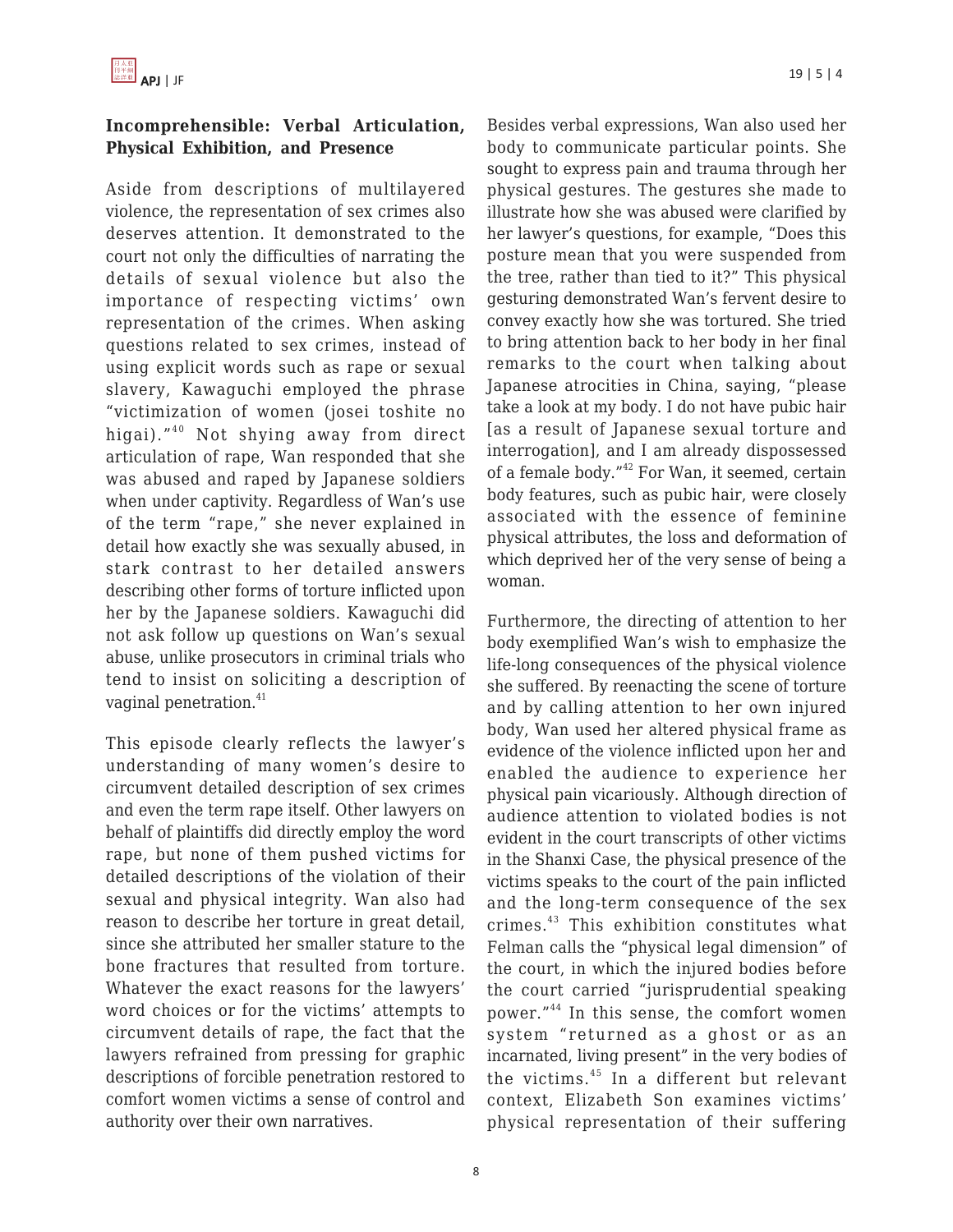before the Women's Tribunal, arguing that oral testimony alone falls short of comprehensively representing the "physical imprint of the trauma on her body."<sup>46</sup> Borrowing Son's words and insights on the analysis of the victims and their physical presentation of wounds before the Women's Tribunal, I contend that by displaying the way she was tortured together with her shortened body stature, Wan, as well as other comfort women victims, also "assigned her body new meanings and repositioned herself as a survivor" during the reparation lawsuits.<sup>47</sup> In this sense, they transmitted their experience of pain to the court through their physical exhibition and presence.

Wan's burning desire to represent herself was also manifested in a number of verbal outbursts. On several occasions, she disrupted court proceedings and demanded an apology and fair judgment. The first such interjection came in response to Kawaguchi who inquired how Wan fled the comfort station for the second time and whether either of her families came to her rescue. She answered that she somehow escaped by herself; unlike other victims, she had no one to rely on. Then, in the following sentences, she suddenly turned to address the judges directly:

I want to reveal the sufferings inflicted upon me. I also wish to obtain an [official] acknowledgment of the crimes committed by the Japanese military. I sincerely hope that the court helps us, not just me but also other grandmothers who endured these crimes. My whole family would sincerely appreciate a ruling in our favor. $48$ 

Wan's words demonstrate her desire for the court to uphold justice both for herself and for other victims. Kawaguchi waited until Wan finished and then brought the conversation back to her inquiry into the circumstances surrounding Wan's return to her village.

In answer to Kawaguchi's question regarding the murder of the village head at the hands of the Japanese military, Wan commented that it was beyond her comprehension that Japanese soldiers perpetrated wanton killing and torture in China. Once again, she went beyond the line of questioning:

I no longer have a human shape; therefore, I am not filing this lawsuit for myself, but for many other victims: victims of rape, deceased victims… I wanted to settle these old scores (urami o harashitai). Although more than five decades have passed since the incidents, I have been living with anger and resentment since then. I feel lucky that I have this chance to meet with [you] good judges. I could not be happier if these scores were to be settled. I would be really grateful if these old debts could be paid.<sup>49</sup>

We see Wan reiterate her desire to gain justice for all victims of war crimes. Also notable in this short plea is Wan's repeated use of the phrase "settling old scores (urami o harasu)," which demonstrates the extent to which she was burdened with the unresolved feelings of exasperation and injustice.

After Wan's speech, Kawaguchi directed her back to the testimony of the sex crimes and asked Wan about her physical condition after the withdrawal of the Japanese military. Wan first responded to Kawaguchi about her poor heath and then for a third time, she made a direct request to the court. She restated her desire for justice and for a settling of old scores. In the ensuing exchange, in an attempt to present to the court the difficulty in bearing witness, Kawaguchi asked Wan about her previous experience of delivering testimony.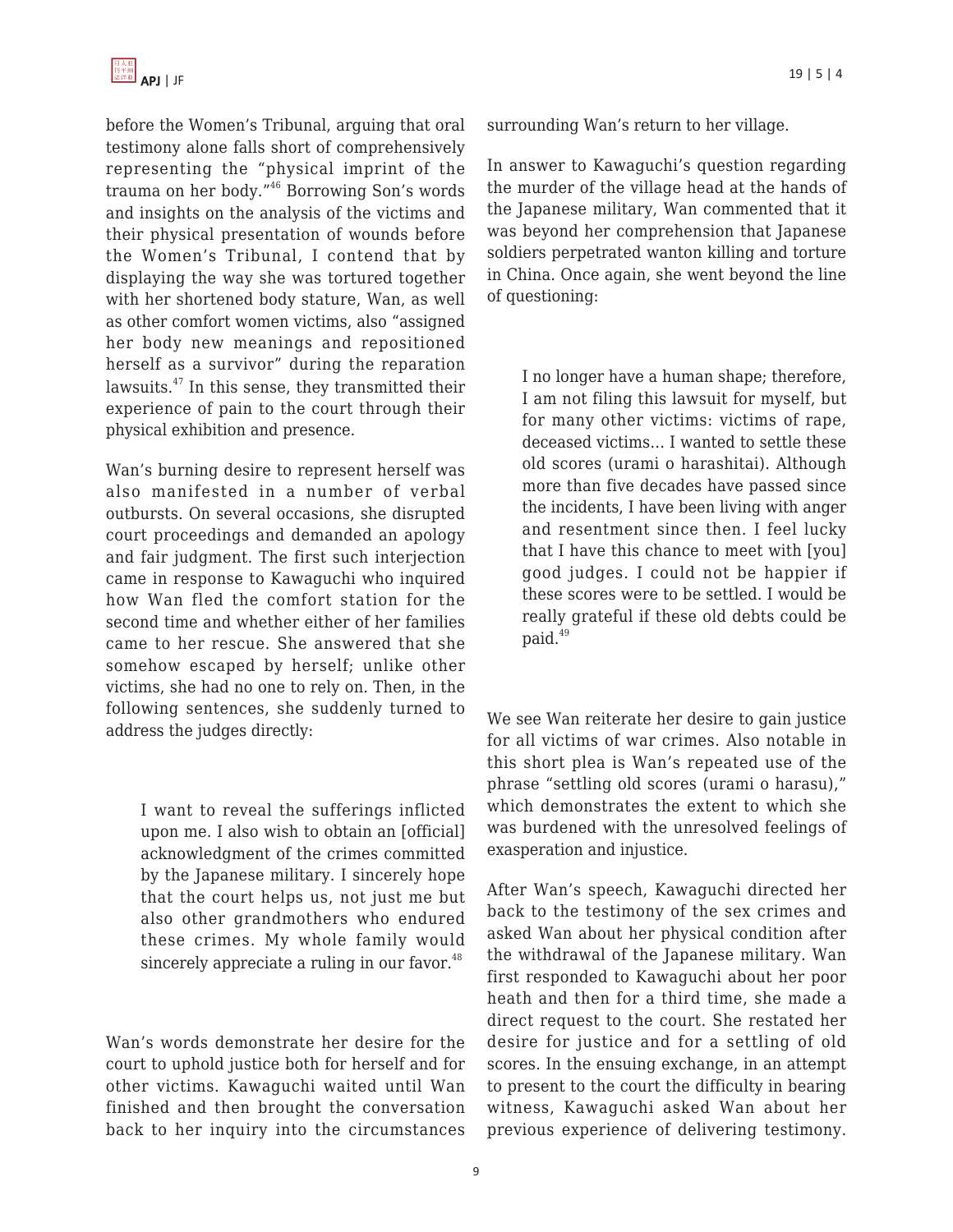Instead of answering this question, however, Wan, for a fourth time, disrupted the legal proceedings, remarking that although some of her memory might be fuzzy, she was telling the truth out of her sense of conscience. She continued, saying she trusted that the judges would uphold justice and called for a just court ruling. In her final remarks, once again, she expressed her wish to "settle old scores" and highlighted her need and that of other victims for recognition, apology, and justice. She also stressed that there would have been no place for her to speak about her suffering or to initiate litigations, if she had not been able to meet with Japanese judges.<sup>50</sup>

The verbal reiterations and disruptions cogently transmitted to the court the victim's motivation to bear witness through linguistic repetitions. Wan's repeated statement that she was testifying not only for herself but also on behalf of other victims displays her sense of moral obligation to others. As some scholars have pointed out in a different context, "fulfilling a moral duty"—to reveal atrocities, to curb their recurrence, and to pay homage to the wronged—is an important factor in motivating people to bear witness to mass atrocities.<sup>51</sup> Wan's motivation to perform this moral obligation can be corroborated by Kawaguchi's statement tendered to the court. Kawaguchi mentioned that during a rehearsal session in preparation for the court hearing, Wan lost her temper, asking, "how many times do you have to ask the same question? Is it not true that I have already answered that question?"<sup>52</sup> Kawaguchi speculates that Wan considered herself as a representative of comfort women victims and regarded bearing testimony as her "duty (Jpn. shimei; Chn. renwu);" otherwise, she might have avoided speaking about these experiences. $53$  On the other hand, Stepakoff et al. hold that people articulate traumatic experiences to obtain recognition of the crimes committed against them and the long-term pain they experience in order to ameliorate their psychological

#### suffering.<sup>54</sup>

Indeed, regardless of individual differences in the details of victimization and family background, many victims expressed similar desires. They mentioned their wishes to convey their suffering to the Japanese government, settle old scores, obtain official acknowledgment, secure an apology and reparations, have their reputations restored, and resolve the comfort women issue before their deaths.<sup>55</sup> In the case of Wan, apart from her strong sense of responsibility, her repeated use of the term "settling old scores" indicates her pent-up indignation towards individual perpetrators and the Japanese government. During the court proceedings, although Kawaguchi always directed the testimony back to her questions, neither the lawyers nor judges disrupted Wan's narrative or dismissed it as irrelevant. In this sense, the lawyers turned the courtroom into a relatively safe space, where victims transmitted their knowledge and experience to the court while attempting to exert control over their stories.

Through the process of delivering testimony, lawyers and victims together transcended the meaning of the courtroom and carved out a space in which victims (and at times their close family members) could attempt to explain to the court the intersectionality of suffering and intergenerational pain brought about by the comfort women system. As a group of victims who are usually denied their voices in history and their agency in memory, what they demanded first and foremost was recognition. This was also demonstrated in the legal briefs the lawyers submitted to the court on behalf of victims.

### **Legal Briefs for Recognition**

Since many legal briefs submitted during the court proceedings focus on jurisprudential issues such as statutes of limitations and state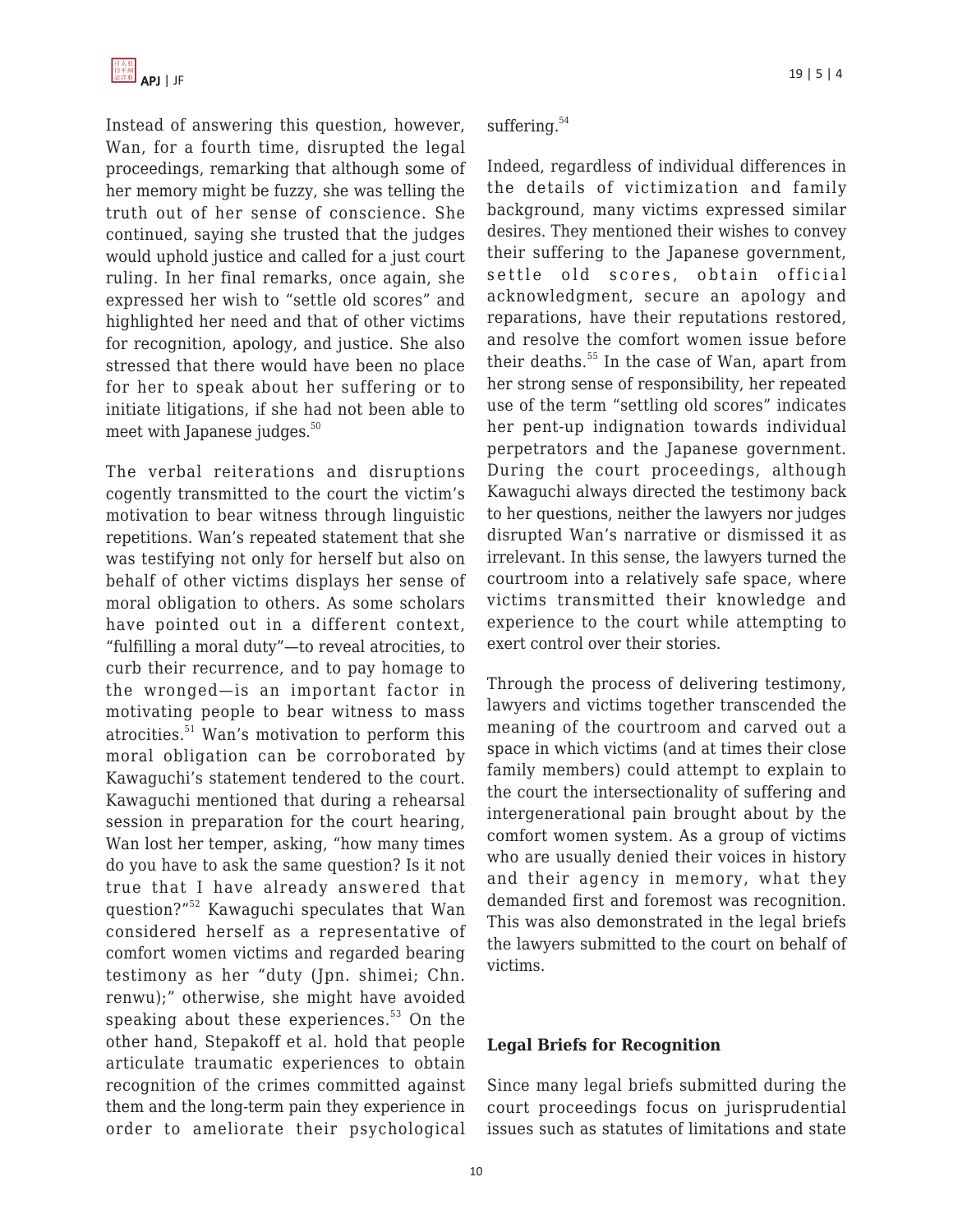immunity, this section primarily examines the final legal briefs (saishū junbi shomen) tendered to the court at the last phase of each case, except for the First Case, the court records of which are unavailable. Albeit different from one another in the actual layout, these final legal briefs were usually composed of the following sections: 1) the historical background of Japan's war with China as well as the comfort women system based on academic works; 2) victims' wartime and postwar suffering collected from testimonies and supplemented by scholarly papers; and 3) jurisprudential debates. The bulk of most final legal briefs was devoted to legal claims, but much ink is also spilled on historical background and women's physical and psychological suffering.

### **Efforts for Legal Recognition**

From the Second Case onwards, all the comfort women reparation trials involving Chinese victims stressed the importance of courts' recognition of both historical facts and victims' suffering. This specific emphasis resonates with lawyer Ōmori Noriko's comment in her memoir on the court ruling on the First Case. Although realizing how difficult it would be to win the case, the lawyers endeavored to at least have the court vindicate the testimony of the comfort women victims.<sup>56</sup> To their disappointment, however, the Tokyo District Court not only adjudicated in favor of the Japanese government but also failed to acknowledge the sexual violence inflicted upon victims.<sup>57</sup> Probably in an attempt to prevent a repetition of what they considered legal negligence, in their final legal brief for the Second Case, lawyers vehemently denounced the "abnormality (ijōsei)" of the judgment rendered by the Tokyo District Court in the First Case.<sup>58</sup> They pointed out that the court's failure to acknowledge the victims' pain and its relationship with Japan's war of aggression revealed its "stance of sheer collaboration (zenmen teki na kyōryoku shisei)" with the Japanese government, whose legal representatives always skirted historical points raised by the claimants, instead focusing entirely on jurisprudential issues. $59$  The lawyers for the victims therefore strongly urged the court to act in its own right, rather than out of political considerations.<sup>60</sup> They also requested that the court contextualize the sex crimes perpetrated under the auspices of the comfort women system. $61$  Only by situating the sexual violence imposed upon victims in the larger social context of the war, they explained, would it be possible to comprehensively fathom the affected women's pain. $62$ 

However, recognizing the historical facts surrounding the war and comfort women system itself was still insufficient, the lawyers argued, since the judges also needed to acknowledge victims' suffering. In particular, the lawyers for the victims in the Hainan Case viewed acknowledgment of the facts surrounding their clients' victimhood as the fundamental responsibility of the judges and called on them to "face up to the facts (jijitsu o chokushi-suru)" based on the evidence submitted in court.<sup>63</sup> They further argued that one of the most important reasons why victims decided to initiate lawsuits was their desire for the court to validate their claims to victimhood. $64$ 

How did the lawyers strive to achieve this goal of legal recognition? To begin with, they attempted to arouse the empathy of the judges by appealing to their humanity and by connecting the wartime sexual slavery system to contemporary sex crimes. During the Hainan Case, the lawyers associated legal recognition of historical facts and suffering pertaining to the comfort women system with the judges' "sensitivity as human beings (hito toshite no kansei)."<sup>65</sup> Moreover, they sought to place the comfort women issue in the context of international and domestic violations of women's human rights. For example, the lawyers for the Second Case pointed out that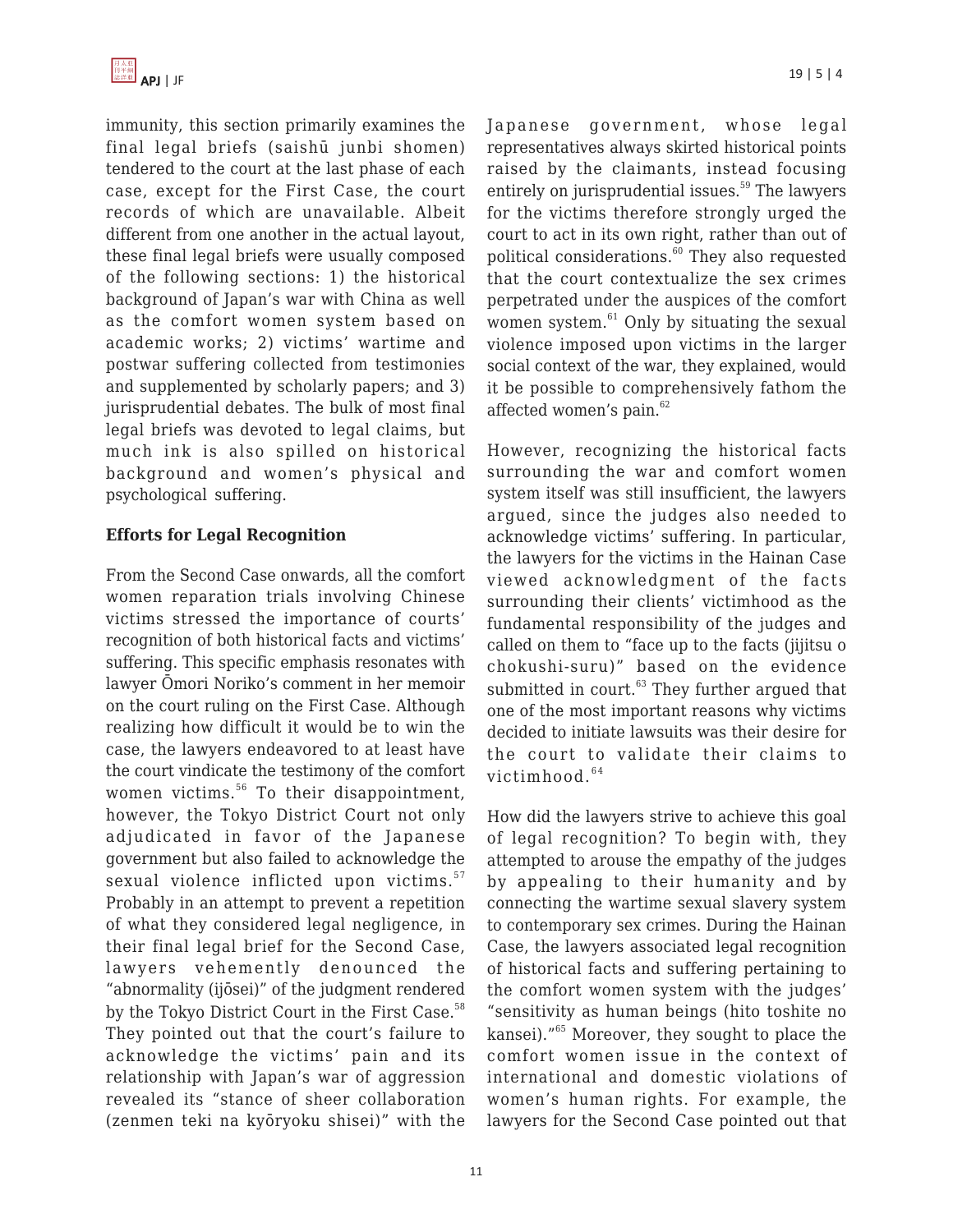

contemporary armed conflicts such as those in Rwanda and Yugoslavia also witnessed largescale sexual violence against women. To eradicate sex crimes as such, they claimed, it was indispensable for the aggressors to offer official apologies and reparations, and to punish perpetrators.<sup>66</sup> Turning attention closer to home, the lawyers in this same legal brief reminded the court of the rape incident that occurred in Okinawa in 1995 in which a twelveyear-old schoolgirl was raped by three U.S. soldiers, and the fury this sparked among the Japanese populace. $67$  To stimulate the judges' empathy, the lawyers asked them to imagine how they might feel should such sexual violence be perpetrated against "our own daughters (wareware no musume)."<sup>68</sup>

The lawyers' intention to induce empathy in the judges is evident from the account in lawyer Ōmori Noriko's memoir. Ōmori reveals that the lawyers deemed it their duty to "soften the heart (kokoro o yawarakakushi)" of the judges and to stimulate their imaginations. $69$  In fact, this also explains why the lawyers went to such great lengths to bring Chinese comfort women victims to Japan to bear witness.<sup>70</sup> With written documents alone, they assumed, it might be difficult for judges to understand properly the agony that victims endured, since the plaintiffs were non-Japanese and the crimes took place decades ago. $71$  Both the testimonies and the legal briefs were thus designed to arouse empathetic feelings among the judicial personnel (as well as all those present at the court), to gain legal recognition of what the comfort women victims endured.

#### **Importance of Recognition**

Why did recognition matter, particularly for Chinese comfort women? Chinese victims had been excised from historical accounts and collective memory for too long, and it was thus necessary to carve out a space for recognition by producing an authentic record of both women's direct suffering under the comfort women system and their hardship over the following decades. The "heroic narratives" formed in the aftermath of the war feature grandiose and mythic stories of suffering, sacrifice, and resistance, leaving no space for alternative wartime experiences.<sup>72</sup> Meanwhile, given the limits on articulation imposed by the post-war social and cultural milieu—what historian Carol Gluck calls the "effability factor"—many victim-survivors of sexual violence chose to remain silent about the crimes inflicted upon them. $73$  In fact, as Ishida has pointed out, regardless of the dearth of records on the experiences of victims of sex crimes as a whole, those who were raped to death or rape-murdered fared slightly better in the official historical documents than victimsurvivors.<sup>74</sup> The former very occasionally figure in the local chronicle in name whereas the latter almost always appear in abstract, vague numbers, such as "countless."<sup>75</sup> Historian Louise Edwards argues that the discrimination against victim-survivors of sexual violence has some bearing on the lienü, or "chaste female martyrs" phenomenon, under which women were expected to prioritize chastity over everything else, including their lives.<sup>76</sup> In her study of anti-Japanese propaganda cartoons produced during wartime China, Edwards points out that the fate that befell rape victims in wartime propaganda was almost always death, with the reproductive system portrayed as damaged and genitals depicted as penetrated by weapons after rape, so that the values of so-called chastity could be upheld and the apprehension of pregnancy resulting from rape could be erased.<sup>77</sup>

Victim-survivors of sexual violence, in this sense, were considered not only to be tarnished women due to their loss of chastity but also to bring shame to their families and villages, embodying men's failure to guarantee the safety of "their" women.<sup>78</sup> Therefore, the comfort women victims, who survived the ordeal in Japanese military comfort stations, became the target of censure, due to both their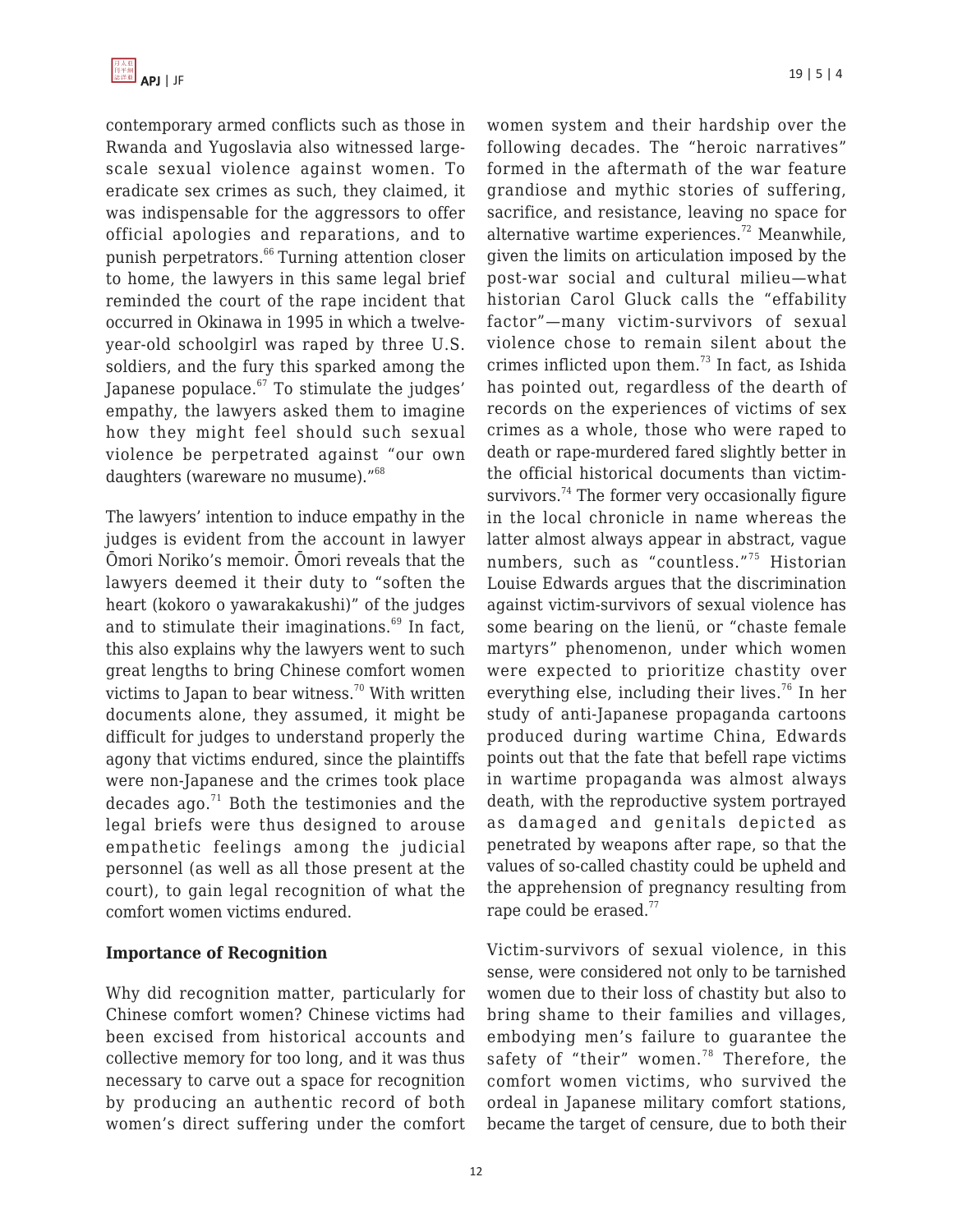forced sexual intercourse with Japanese soldiers and their survival. This also in part explains the reason why the comfort women system was largely disregarded in the postwar Class B/C war crimes trials carried out by Nationalist and Communist Chinese, among other authorities.<sup>79</sup> As a disgrace to their villages, their suffering was erased from local history, not to mention national historical narratives. Together with a place in history, they were denied agency in memory as well.

Although the history of Chinese comfort women has entered into the memory of the Chinese populace, it has been entangled with nationalistic rhetoric. Historian Song Shaopeng, for example, argues that the media has framed the comfort women issue within a nationalistic framework.<sup>80</sup> She notes that in the early 1990s, when the comfort women issue first surfaced, it was represented as a diplomatic dispute between Japan and its neighboring countries, South Korea in particular; as a result, the lawsuits instigated by the Chinese victims during this period did not attract much media attention. Later, with the transformation of the political landscape in East Asia, the issue came to be portrayed as a symbol of national suffering, and the Hainan Case later in the 2000s received limited coverage in the media. $81$  She further maintains that rather than dissecting the multivalent violence inflicted upon the victims, the Chinese media has continued to appropriate their stories for the purpose of adding more weight to the collective suffering of the Chinese at the hands of the Japanese during the War of Resistance.<sup>82</sup> Resonating with Song's argument, Edward Vickers maintains that the representation of comfort women in official Chinese narratives dichotomizes Japanese perpetrators and Chinese victims, without attention to Chinese complicity in women's suffering or the larger social context of sex trafficking.<sup>83</sup>

Although the comfort women lost their

lawsuits, nevertheless, together with their lawyers, they carved out an official, legal discursive space for a comprehensive representation of their suffering. $84$  The court verdicts on all cases involving Chinese comfort women, except for the First Case at the Tokyo District Court, recognized as facts the sex crimes and torture inflicted upon victims, as well as their subsequent life-long physical and psychological suffering (including PTSD). Although the courts ultimately denied victims' requests for an apology and reparations, this recognition itself held considerable significance. In a different context, Clare McGlynn and Nicole Westmarland point out that victim-survivors of sexual violence consider "recognition as justice."<sup>85</sup> In the case of comfort women, for those who fell victim to Japanese sexual violence and social ostracization, among other forms of multilayered violence, recognition of Japanese military sexual slavery and vindication of their claims to victimhood matter tremendously. Official acknowledgment sends out a message to victim-survivors and society as a whole that rather than shameful women to be disdained, comfort women are wronged victims who deserve respect and recognition at the very least. From a broader social perspective, as Judith Butler has argued, recognition is indispensable for all individual human beings. $86$ She further maintains that the act of granting and seeking recognition transforms who people are, since the interaction involved in this process places them in a living relationship with one another. $87$  The lawsuits instigated by comfort women with the help of Japanese lawyers, while failing to secure the desired verdicts due to legal technicalities (i.e. international treaties and statutes of limitations), nonetheless succeeded in so far as they secured legal recognition positioning the state as wrongdoer in relation to victims.

Beyond the courtroom, the knowledge of victims' suffering also transmitted to a larger audience. The touring exhibitions mentioned at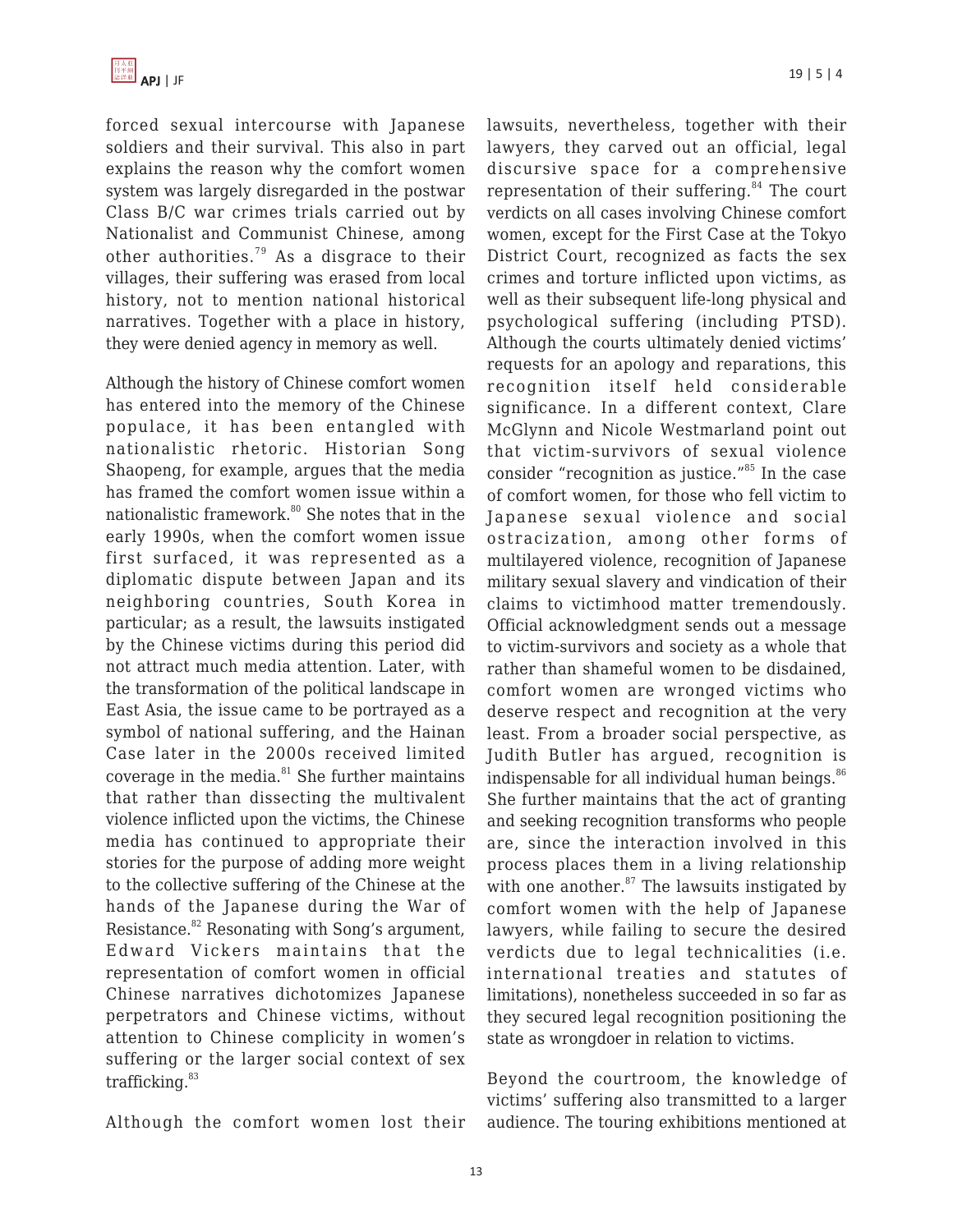the outset of this paper reached approximately 180,000 visitors in total. $88$  While it is impossible to gauge the overall impact of the exhibits on attendees, the research conducted by Chinese scholar Qu Yajun provides a glimpse into the public response in Shaanxi province.<sup>89</sup> Focusing specifically on the messages left at the exhibition site of Shaanxi Normal University, Qu points out that the responses—mostly from students—featured three themes: 1) the importance of peace, as women almost always fall victim to wartime sexual violence; 2) a profound understanding of victims' suffering, as a result of both wartime sexual enslavement and postwar social prejudice and ostracization; and 3) self-reflexivity on the rise of Chinese nationalism, upon realizing Japanese activists' and scholars' unflagging commitment to the resolution of the comfort women issue.<sup>90</sup> Turning attention to Japan, Chinese victims' testimonies and pursuit of justice in the reparation litigations also in part formed a special exhibition temporarily housed at the Women's Active Museum on War and Peace (WAM) in Tokyo between 2008 and 2009. In this sense, the transmission of knowledge regarding victims' suffering and their yearning for justice transcends the physical space of the courtroom, reaching a wider audience and exerting a long-lasting influence on the commemoration of comfort women.

### **Conclusion**

Through a close reading of the court records, including the court transcripts and legal briefs, both of which have been understudied thus far, this paper shows how the comfort women victims and their lawyers broadened the meaning of the reparation trials by turning the courtroom into a space for transmitting knowledge and gaining recognition. Although their efforts were frustrated in the sense that the Japanese courts never ruled in favor of the Chinese plaintiffs, the trials nevertheless bore

witness to the victims' pursuit of justice. The court transcripts demonstrate that the victims obtained the opportunity to transmit their experience to the judicial personnel and all those in the courtroom, through their formal testimony as well as through physical display, without being interrupted or denied by defense lawyers or by other judicial personnel. Moreover, though aware of the difficulties involved in winning the cases, the lawyers spared no effort in seeking the courts' recognition of the brutality of the comfort women system and the women's victimhood.<sup>91</sup> This paper therefore also demonstrates that for a better understanding of civil trials involving sexual violence and historical injustice, it is essential to go beyond an examination of final verdicts. The proceedings of the reparation trials also carry implications for other civil litigations elsewhere adjudicating sexual violence, in a world fraught with sexual and gender-based historical injustice and ongoing sexual violence in armed conflict.

These trials were nonetheless far from unproblematic. In her research on human responses to large-scale atrocities, Martha Minow surveys a range of trials, truth commissions, reparations, and apologies, and argues that none of these are sufficient to cure the wounds and to mend the wrongs suffered. $92$ This argument rings true for these reparation trials, which only witnessed the representation of a limited number of victims with similar experiences. In fact, victims featured in all four lawsuits came from just two major provinces—Shanxi and Hainan—and were selected by lawyers on the grounds that their narratives were independently verifiable.<sup>93</sup> Those (far more numerous) who had endured in isolation or silence had no opportunity to enjoy their day in court. This selectivity has some relevance to the legal structure of the trials, since unverifiable claims do not constitute admissible evidence. As lawyer Barbara Freg has pointed out in an interview with James Dawes, trials are ultimately designed "for a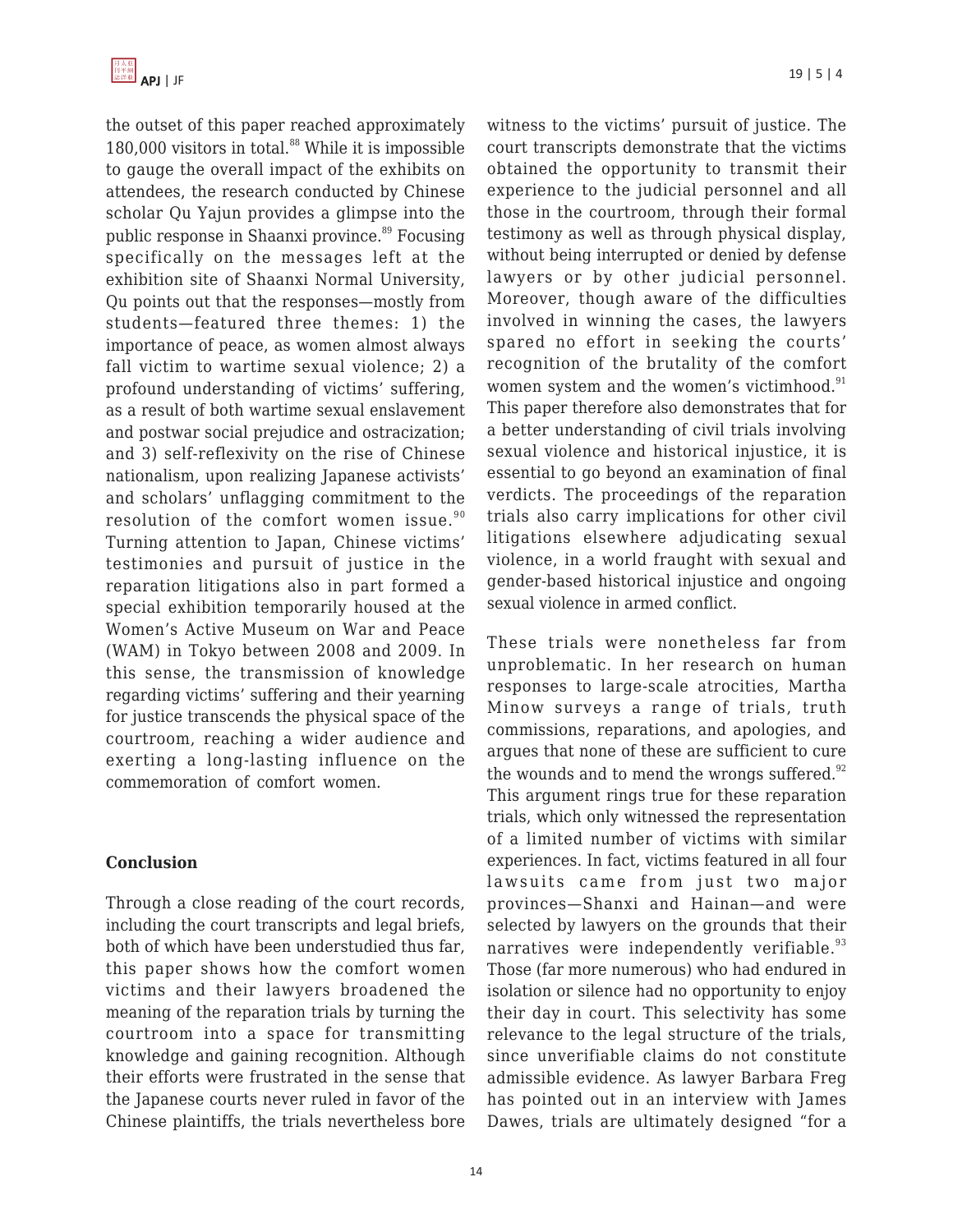

certain type of justice for certain selected victims."<sup>94</sup> Therefore, to uphold justice for all comfort women victims, it is also vital to direct attention to those whose stories are excluded from the lawsuits. Regardless, the reparation trials still carry tremendous significance for the victims and their families, for future litigations,

and as a form of public history—as demonstrated by the use made of the testimony in subsequent public exhibitions. They exemplify a defiance of persistent taboos surrounding the verbal articulation and physical representation of sexual violence that hold lessons for future responses to such atrocities.

This article is a part of **The Special Issue: The 'Comfort Women' as Public History.** See [the Table of Contents](https://apjjf.org/2021/5/ToC.html).

We created [a zip file](https://apjjf.org/data/Comfort_Women_special.tar.gz) for download containig all articles in this special issue for your convenience.

Please also see the supplementary issue to this special issue, **[Academic Integrity at Stake:](https://apjjf.org/2021/5/ToC2.html) [the Ramseyer Article](https://apjjf.org/2021/5/ToC2.html)**, edited by Alexis Dudden.

**Xiaoyang Hao** was awarded her doctorate in 2020 by Kyushu University's Faculty of Integrated Science for Global Society. Her thesis is entitled *From Legal Derivatives to Legal Subjects: Adjudicating Sex Crimes from the Sino-Japanese War*.

# **Notes**

<sup>1</sup> Edward Vickers, "Commemorating 'Comfort Women' beyond Korea: The Chinese Case," in *Remembering World War Two Across Asia*, ed. Mark Frost, Daniel Schumacher, and Edward Vickers (London: Routledge, 2019), 174-207. As a euphemism, the phrase "comfort women" should be enclosed in quotation marks, but for the sake of convenience, they will be omitted hereafter.

<sup>2</sup> Chūgokujin sensō higai baishō seikyū jiken bengodan, ed., *Sajō no shōheki: Chūgokujin*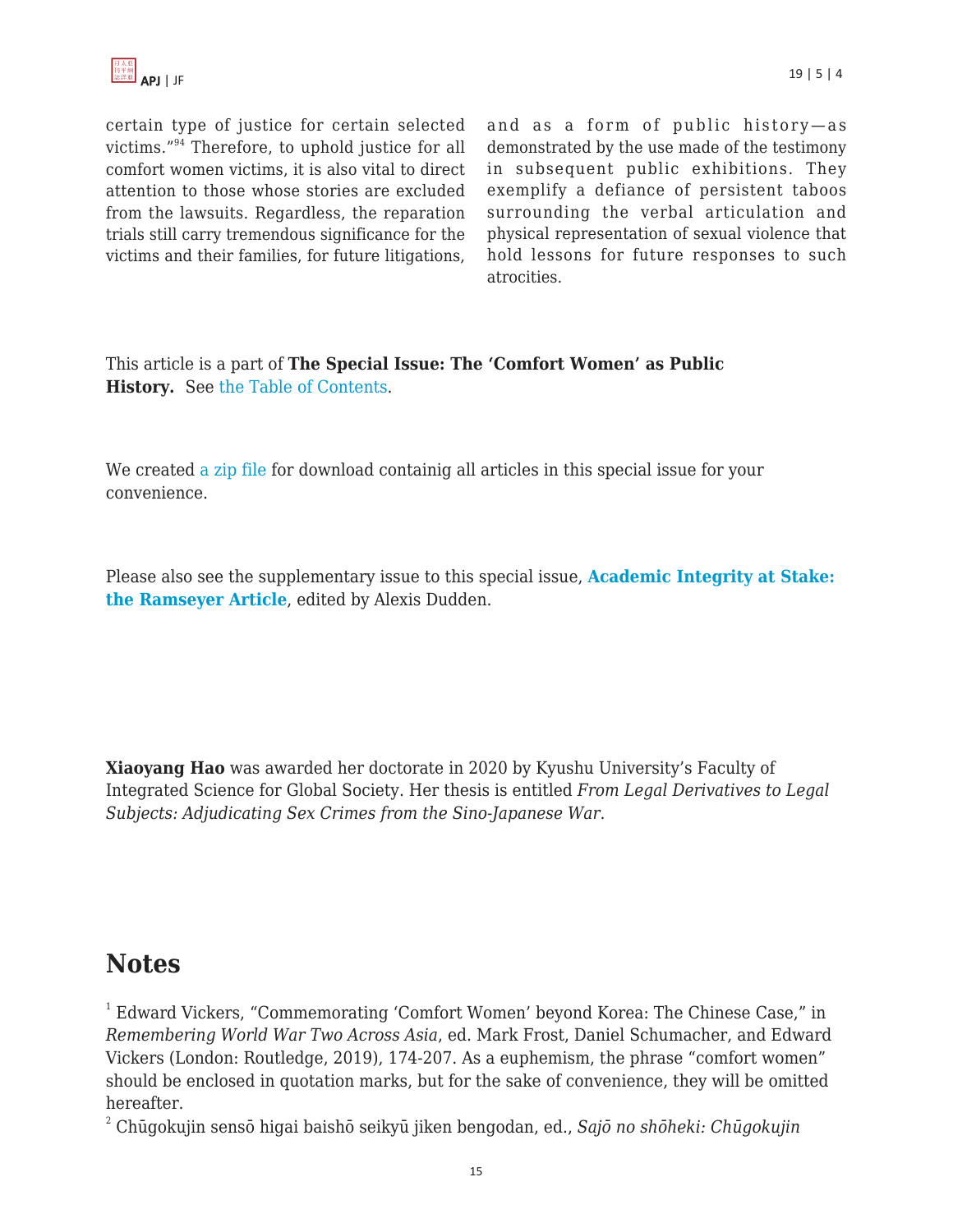

*sengo baishō saiban 10-nen no kiseki* (Tokyo: Nihon Hyōronsha, 2005), 280. 3 See WAM, *Aruhi, Nihongun ga yattekita: Chūgoku senjō de no gōkan to ianjo* (Tokyo:

Women's Active Museum on War and Peace, 2008 [2015]), 48.

4 Tsubokawa Hiroko and Ōmori Noriko, *Shihō ga nintei shita Nihongun "ianfu": Higai, kagai jijitsu ha kesenai!* (Tokyo: Kamogawa Booklet, 2011).

5 Ikeda Eriko, "Coercion, Sexual Violence, and Rape Centers in Yu County, Shanxi Province," in *Denying the Comfort Women: The Japanese State's Assault on Historical Truth*, ed. Nishino Rumiko, Kim Puja, and Onozawa Akane (London & New York: Routledge, 2018), 64-69.

6 Ann J. Cahill, *Rethinking Rape* (Ithaca & London: Cornell University Press, 2001), 33-34. <sup>7</sup> Deborah L. Rhode, *Justice and Gender: Sex Discrimination and the Law* (Cambridge,

Massachusetts & London, England: Harvard University Press, 1989), 252-53. For a detailed discussion on the gendered nature of legal institutions, see Cahill, *Rethinking Rape*.

<sup>8</sup> I turned to the Women's Active Museum on War and Peace (WAM) for archival research, which only holds the court transcripts of the Shanxi Case and legal briefs of the Second, Shanxi, and Hainan Cases, in part due to the lawyers' reluctance to share certain records with the WAM and the larger public for the sake of their clients' privacy.

<sup>9</sup> Ōmori Noriko, *Rekishi no jijitsu to mukiatte: Chūgokujin "ianfu" higaisha totomoni* (Tokyo: Shinnihon Shuppansha, 2008), 38, 99-101, 115.

<sup>10</sup> See, for example, Maki Kimura, *Unfolding the "Comfort Women" Debates: Modernity, Voices, Women's Voices* (London & New York: Palgrave MacMillan, 2016), 156-61. Another significant factor is that the testimonies were given before the court through the medium of interpreters, who facilitated communication between victims who spoke in the Shanxi dialect of Chinese and the lawyers who spoke in Japanese. While I acknowledge the importance of delving into non-verbal aspects of testimonies and the possibility of certain linguistic elements being omitted in the process of translation, the unavailability of audiovisual records of court proceedings renders it impossible to conduct research on that front.

 $11$  Nicola Henry, "The Impossibility of Bearing Witness: Wartime Rape and the Promise of Justice," *Violence Against Women* 16, no. 10 (2010): 1098.

<sup>12</sup> Ibid., 1098-1119.

 $13$  Ibid., 1111. Indeed, testimonies can be extremely touching and empowering, as exhibited in literature and mass media. However, without an effective mechanism ensuring victims' ownership over their own narratives, testimonies tend to be truncated for prosecutorial purposes in court. After all, both sides—defense lawyers and state prosecutors—try to win the cases and tend to employ testimonies as primary sources to bear out their arguments and build their cases.

<sup>14</sup> Nikki Godden-Rasul, "Retribution, Redress and the Harms of Rape," in *Rape Justice: Beyond the Criminal Law*, ed. Anastasia Powell, Nicola Henry, Asher Flynn (London and New York: Palgrave MacMillan, 2015), 112-26.

 $15$  Ibid.

<sup>16</sup> Judith Lewis Herman, "Justice from the Victim's Perspective," *Violence Against Women* 11, no. 5 (2005): 581-84.

<sup>17</sup> Kang Jian, *Suopei: Qinli Zhongguo "weianfu" ji bei qianglu furi laogong susong* (Beijing: Beijing ribao chubanshe, 2015).

<sup>18</sup> Henry, "The Impossibility of Bearing Witness."; Martha Minow, *Between Vengeance and*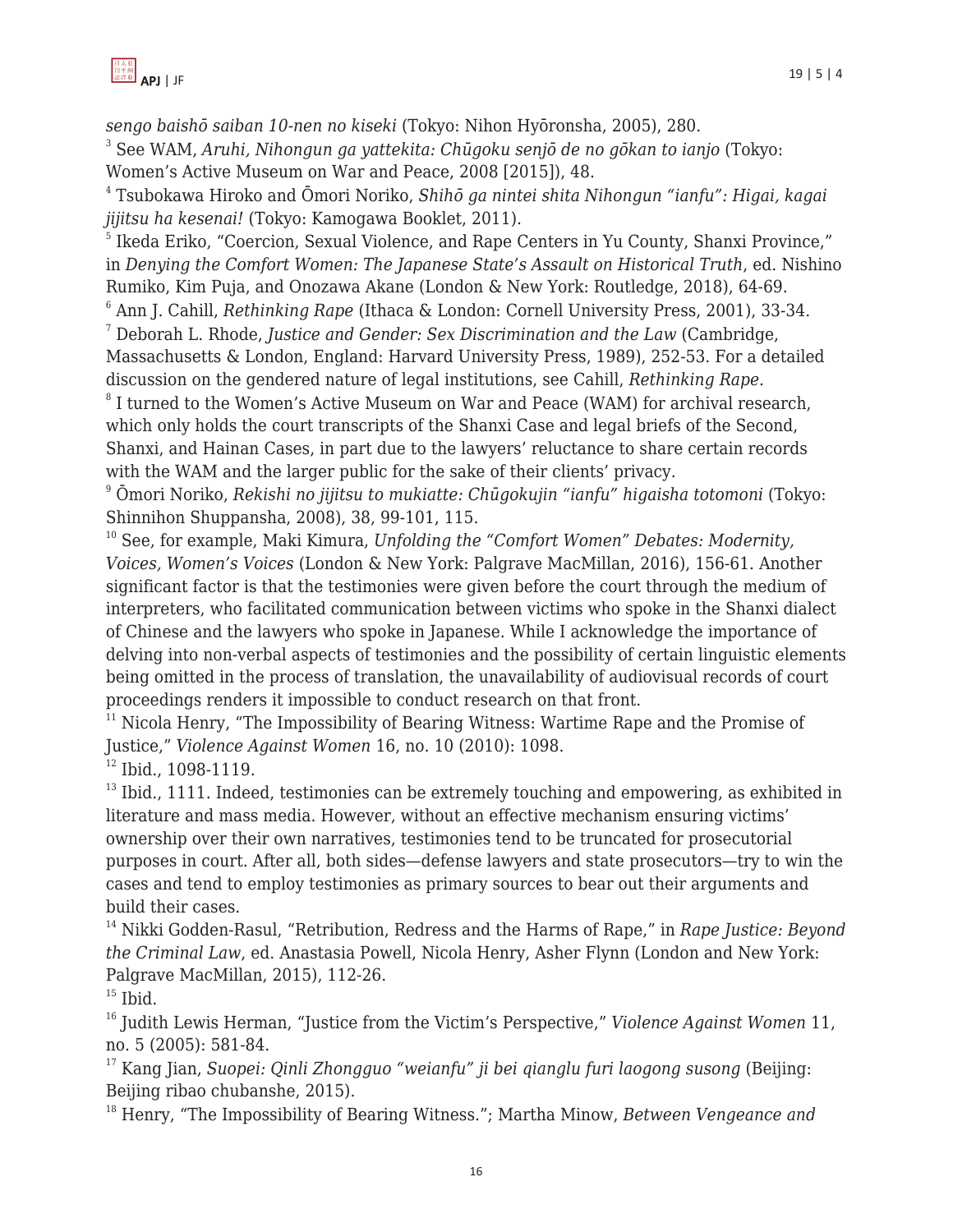

*Forgiveness: Facing History after Genocide and Mass Violence* (Boston: Beacon Press, 1998). <sup>19</sup> Elizabeth W. Son, *Embodied Reckonings: "Comfort Women," Performance, and Transpacific Redress* (Ann Arbor: University of Michigan Press, 2018), 101.

<sup>20</sup> Ibid., 70.

 $21$  Shoshana Felman, "Theaters of Justice: Arendt in Jerusalem, the Eichmann Trial, and the Redefinition of Legal Meaning in the Wake of the Holocaust," *Theoretical Inquires in Law* 1, no. 2 (2000): 28.

 $22$  Ibid., 1-43.

 $23$  Ibid., 1-43.

<sup>24</sup> Shoshana Felman, *The Juridical Unconscious: Trials and Traumas in the Twentieth Century* (Cambridge, Massachusetts & London, England: Harvard University Press, 2002).

 $25$  Ibid.

 $26$  Ibid., 38.

 $27$  Ibid., 153.

 $28$  Ibid., 133.

 $29$  Ibid., 133.

<sup>30</sup> See Kimberlé Crenshaw, "Mapping the Margins: Intersectionality, Identity Politics, and Violence against Women of Color," *Stanford Law Review* 43, no. 6 (1991): 1241-1299.

<sup>31</sup> Sokkiroku (Court Transcript, Wan Aihua; hereafter, Court Transcript of Wan), November 30, 2000, 1-13.

<sup>32</sup> Court Transcript of Yin Yulin, February 21, 2001, 4-5.

<sup>33</sup> Ishida Yoneko and Uchida Tomoyuki, ed., *Kōdo no mura no seibōryoku: Dainyan tachi no sensō wa owaranai* (Tokyo: Sōdosha, 2004), 163.

<sup>34</sup> Sarah Soh, *The Comfort Women: Sexual Violence and Postcolonial Memory in Korea and Japan* (Chicago: University of Chicago Press, 2009).

<sup>35</sup> Court Transcript of Zhang Fenxiang, June 2, 2004.

<sup>36</sup> Psychiatrist Judith Herman points out that "[t]rauma is contagious." Concepts such as "traumatic countertransference" and "vicarious traumatization" refer to the phenomenon of psychiatrists experiencing traumatic syndromes as a result of exposure to the traumatic narratives of their patients. The word "contagious" here is employed to explain the profound influence of trauma exerted on both comfort women victims and their close family members. For further explanation on traumatic countertransference, see Judith Herman, *Trauma and Recovery: The Aftermath of Violence—From Domestic Abuse to Political Terror* (New York: Basic Books, 1992), 140-47.

<sup>37</sup> Kathleen Daly, "Reconceptualizing Sexual Victimization and Justice," in *Justice for Victims: Perspectives on Rights, Transition and Reconciliation*, ed. Inge Vanfraechem, Antony Pemberton, and Felix Mukwiza Ndahinda (London & New York: Routledge, 2014), 378.

<sup>38</sup> See Gerry Johnstone and Joel Quirk, "Repairing Historical Wrongs," *Social & Legal Studies* 2, no. 2 (2012): 158.

 $39$  The author is inspired by Elizabeth Son's study of the Wednesday Demonstrations before the Japanese Embassy in Seoul. She argues that younger generations, children in particular, embody the "futurity" of the demonstrations, in defiance to the Japanese government's indifference to the comfort women issue. She further points out that their participation to a certain degree guarantees the continuation of the demands for redress and awareness-raising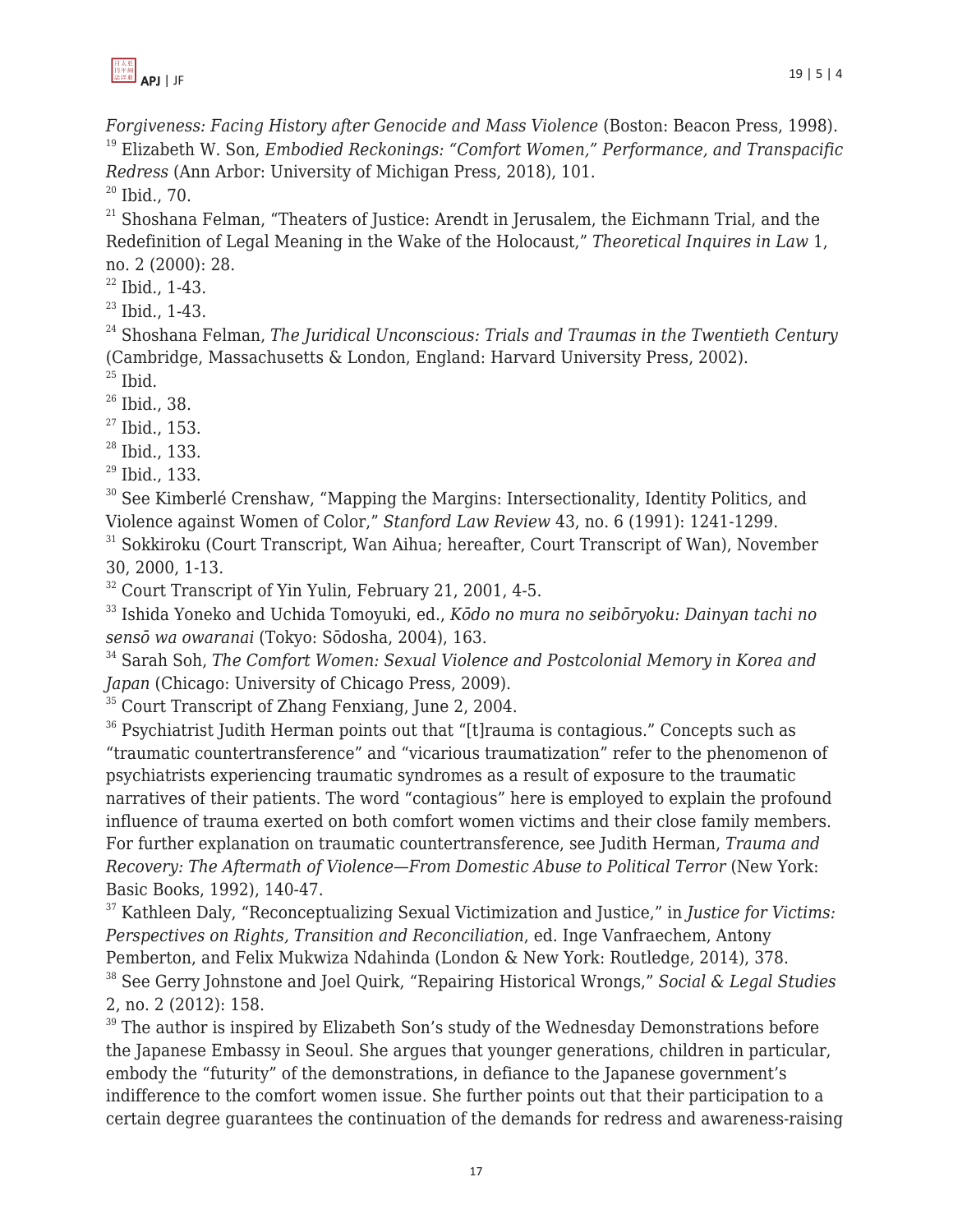in the future as well. Son, *Embodied Reckonings*, 27-64.

 Court Transcript of Wan, 8, 9, 12, 15, 17, 21. Very occasionally, she also used "sexual violence (*seibōryoku*)" though, see Court Transcript of Wan, 10.

Henry, "The Impossibility of Bearing Witness," 1106.

Court Transcript of Wan, 37.

<sup>43</sup> The author is inspired by Son's discussion of the Korean victim Park Yong-shim's physical presence before the Women's Tribunal, see Son, *Embodied Reckonings*, 93-94.

Felman, *The Juridical Unconscious*, 163, 166.

Ibid., 153.

Son, *Embodied Reckonings*, 92.

Ibid.

 Court Transcript of Wan, 19. Wan later adopted a daughter; by "family," she was probably referring to the bond she formed with her foster daughter.

Court Transcript of Wan, 23.

Ibid., 36.

<sup>51</sup> Shanee G. Stepakoff *et al.*, "Why Testify? Witnesses' Motivations for Giving Evidence in a War Crimes Tribunal in Sierra Leone," *The International Journal of Transitional Justice* 8 (2014): 431-32.

Kawaguchi Kazuko, Chinjutsusho, October 28, 2004, 6.

Ibid.

Stepakoff *et al*., "Why Testify?," 433-34.

<sup>55</sup> Court Transcript of Yin Yulin, February 21, 2001; Court Transcript of Zhang Xiantu, February 21, 2001; Court Transcrpit of Wang Gaihe, February 21, 2001; Court Transcript of Gao Yin'e, May 17, 2001; Court Transcript of Zhao Runmei, September 6, 2001.

Ōmori, *Rekishi no jijitsu to mukiatte*, 95-96.

Ibid., 96-97.

<sup>58</sup> Genkoku saishū junbi shomen (the Second Case), November 2, 2001, 18-19.

Ibid.

Ibid.

Ibid., 24-27.

Ibid., 28.

Genkokura saishū junbi shomen (the Hainan Case), March 22, 2006, 4.

<sup>64</sup> Ibid., 23.

Genkokura saishū junbi shomen (the Hainan Case), March 22, 2006, 4-7.

Genkoku saishū junbi shomen (the Second Case), November 2, 2001, 7.

Ibid., 69.

Ibid.

Ōmori, *Rekishi no jijitsu to mukiatte*, 142.

Ibid., 49.

Ōmori, *Rekishi no jijitsu to mukiatte*.

 Carol Gluck, "Operations of Memory: 'Comfort Women' and the World," in *Ruptured Memories: War, Memory, and the Post-Cold War in Asia*, ed. Sheila Miyoshi Jager and Rana Mitter (Cambridge, Massachusetts: Harvard University Press, 2007), 49-50.

Ibid., 51.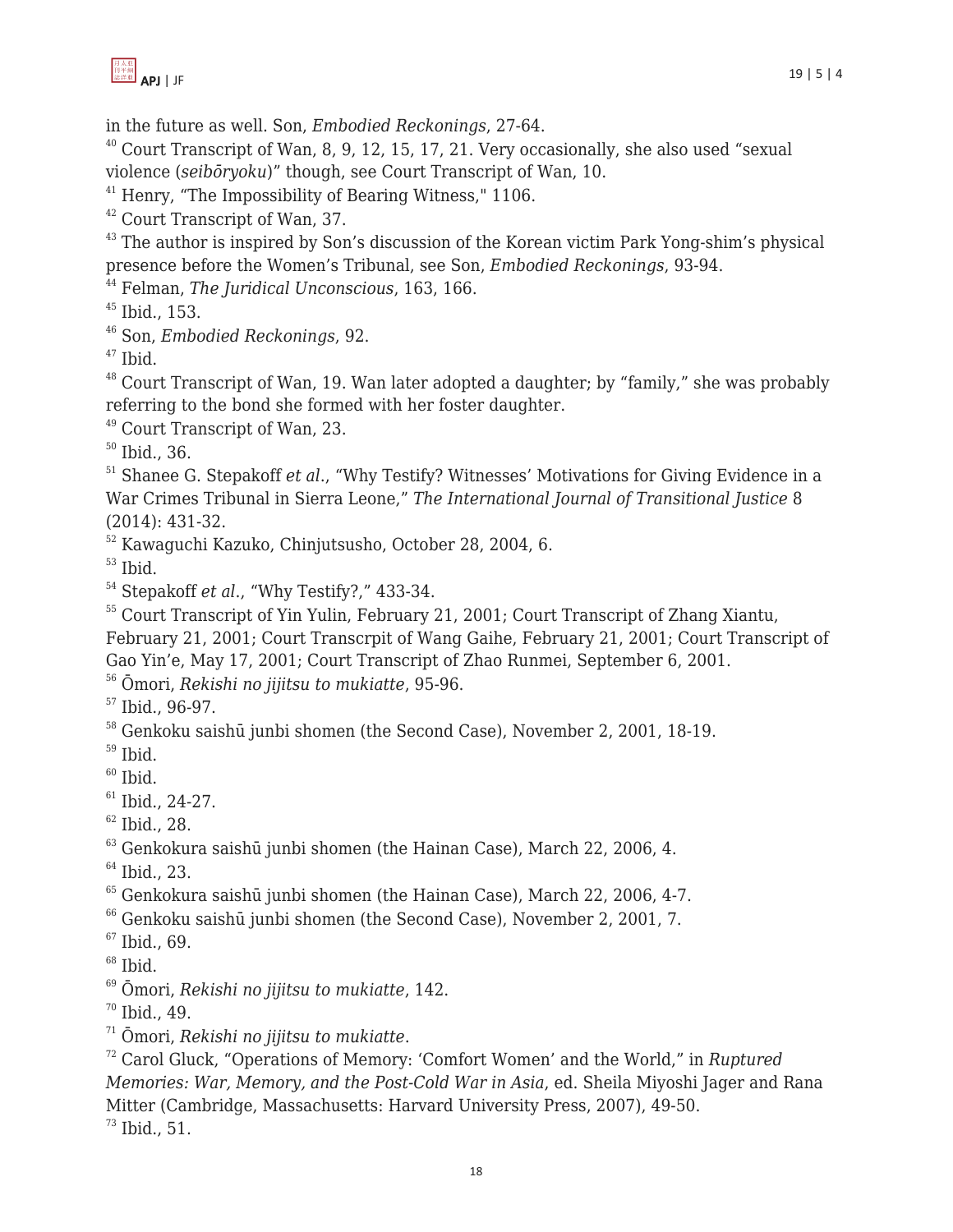<sup>74</sup> Ishida Yoneko, "Nihongun seibōryoku ni kansuru kioku, kiroku, kijutsu: Sanseishō ni okeru senjō seibōryoku no chōsa kara," in *Kōdo no mura no seibōryoku: Dainyan tachi no sensō wa owaranai*, ed. Ishida Yoenko and Uchida Tomoyuki (Tokyo: Sōdosha, 2004), 228-31.

 $75$  Ibid., 230-31; Song Shaopeng, "Meitizhong de 'weianfu' huayu: Fuhaohua de 'weianfu' he 'weianfu' xushizhong de jiyi/wangque jizhi," *Kaifang shidai* (2016): 148.

<sup>76</sup> Louise Edwards, "Women Sex-Spies: Chastity, National Dignity, Legitimate Government and Ding Ling's 'When I Was in Xia Village'," *The China Quarterly* 212 (2012): 1059-78.

 $77$  Louise Edwards, "Drawing Sexual Violence in Wartime China: Ant-Japanese Propaganda Cartoons," *The Journal of Asian Studies* 72, no. 3 (2013): 562-586.

<sup>78</sup> Ishida, "Nihongun seibōryoku ni kansuru kioku, kiroku, kijutsu," 229; Song, "Meitizhong de 'weianfu' huayu," 149.

 $79$  For a discussion of the judicial treatment of wartime Japanese sex crimes, see Xiaoyang Hao, "What Is Criminal and What Is Not: Prosecuting Wartime Japanese Sex Crimes in the People's Republic of China," *The China Quarterly* 242 (February 2020): 529-49.

<sup>80</sup> Song, "Meitizhong de 'weianfu' huayu."

 $81$  Ibid.

 $82$  Ibid.

<sup>83</sup> Vickers, "Commemorating 'Comfort Women' beyond Korea."

 $84$  No verdict ruled in favor of comfort women plaintiffs except for the one rendered by the Yamaguchi District Court. The case, which is known as the Kampu Trial (*Kampu saiban*), involves a group of former Korean comfort women, and the court held the Japanese government liable for its failure to provide redress to the satisfaction of comfort women victims in a timely manner. However, this ruling was later reversed by the Hiroshima High Court upon the appeal by the Japanese government.

<sup>85</sup> Clare McGlynn and Nicole Westmarland, "Kaleidoscopic Justice: Sexual Violence and Victim-Survivors' Perceptions of Justice," *Social & Legal Studies* 28, no. 2 (2019): 188.

<sup>86</sup> Judith Butler, *Precarious Life: The Powers of Mourning and Violence* (London & New York: Verso, 2006), 19-49.

 $87$  Ibid.

<sup>88</sup> WAM, *Aruhi, Nihongun ga yattekita*, 54.

<sup>89</sup> The same set of exhibits actually toured Shanxi, Shaanxi, and Guangzhou provinces, and Beijing. I choose to focus on Shaanxi province here primarily because Qu's detailed account on the Shaanxi experience enables me to analyze the impact of the panel exhibits, and by extension, testimonies and legal recognition.

<sup>90</sup> Qu Yajun, "Josei, heiwa, minzoku jisei: Sansei Shihan Daigaku de Nihongun seibōryoku paneru-ten o kaisai shite," in *Gendai Chūgoku no jendā poritikusu: Kakusa, seibaibai, "ianfu,"* ed. Kohama Masako and Akiyama Yōko (Tokyo: Bensei Shuppan, 2016), 180-90.

 $91$  Although the Japanese government has implemented several reparation programs, including the Asian Women's Fund (1994-2007) and the ROC-Japan bilateral pact (2015), it has yet to issue an official apology to comfort women victims.

<sup>92</sup> Minow, *Between Vengeance and Forgiveness*.

<sup>93</sup> Ōmori, *Rekishi no jijitsu to mukiatte*; Chūgokujin sensō higai baishō seikyū jiken bengodan, ed., *Sajō no shōheki*, 18.

<sup>94</sup> James Dawes, *Evil Men* (Cambridge, Massachusetts & London, England: Harvard University